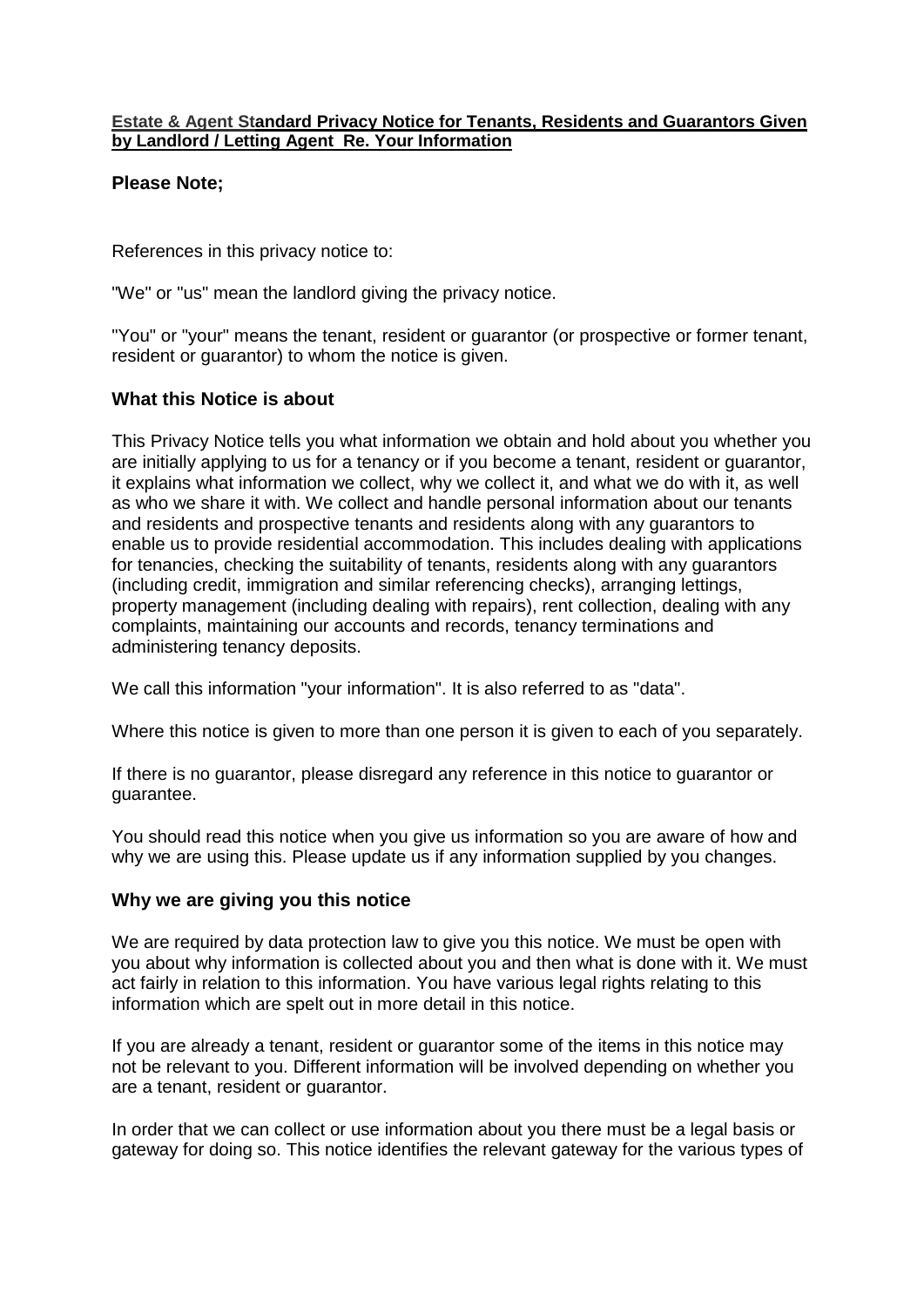information we collect and hold about you. A detailed explanation of these gateways is given in this notice.

Under data protection legislation we can only process data "as necessary" and only to the extent that it is needed. For example, we can use your bank details in connection with payments and other limited purposes only. However, in certain instances, as necessary, we can share any of your data, e.g. with our own professional advisers or letting and managing agents. We may also share any of your data, as necessary, with the police/law enforcement agencies or regulatory authorities.

References to a tenant in this notice also include a guarantor if there is one. This is because a guarantor underwrites a tenants obligations so references to your tenancy are to include your guarantee.

## **The data we collect/hold about you**

We use different ways to collect data about you including the information you supply to us when applying for a tenancy/residency. If you fail to provide this information we may not be able to proceed.

As necessary personal data is processed by us (or by any letting/managing agent we retain relating to tenants/prospective tenants/residents/prospective residents/guarantors consisting of the following as applicable :-

- Identity and contact details including car registration
- Personal/background information including occupation/status
- Bank details
- Verification and credit status
- Deposit (if any) including return on tenancy termination
- Tenancy details including renewals, joint tenants, other residents and guarantors
- Immigration/right to rent checks (England only)
- Rent and other payments
- Recovery of arrears, claims or possession proceedings
- Repairs/health and safety/housing conditions
- **Breach of tenancy terms/nuisance/anti social behaviour**
- Council Tax liability
- Water charges payable
- Utilities and services provided
- Welfare Benefits
- Termination of tenancy
- Audio and CCTV recordings (if any)
- **Complaints**
- Insurance
- Health or disability
- Emails texts and other communications and via our website where we operate one.
- Website and online portal information.

We also generate and use data internally, e.g. our rent records.

We also collect and receive data about you from third parties. This may be information given to us by other tenants or residents or neighbours. It can include information from a guarantor where there is a guarantor for your tenancy or from a joint tenant or other residents. Public bodies such as local authorities or the police, or other law enforcement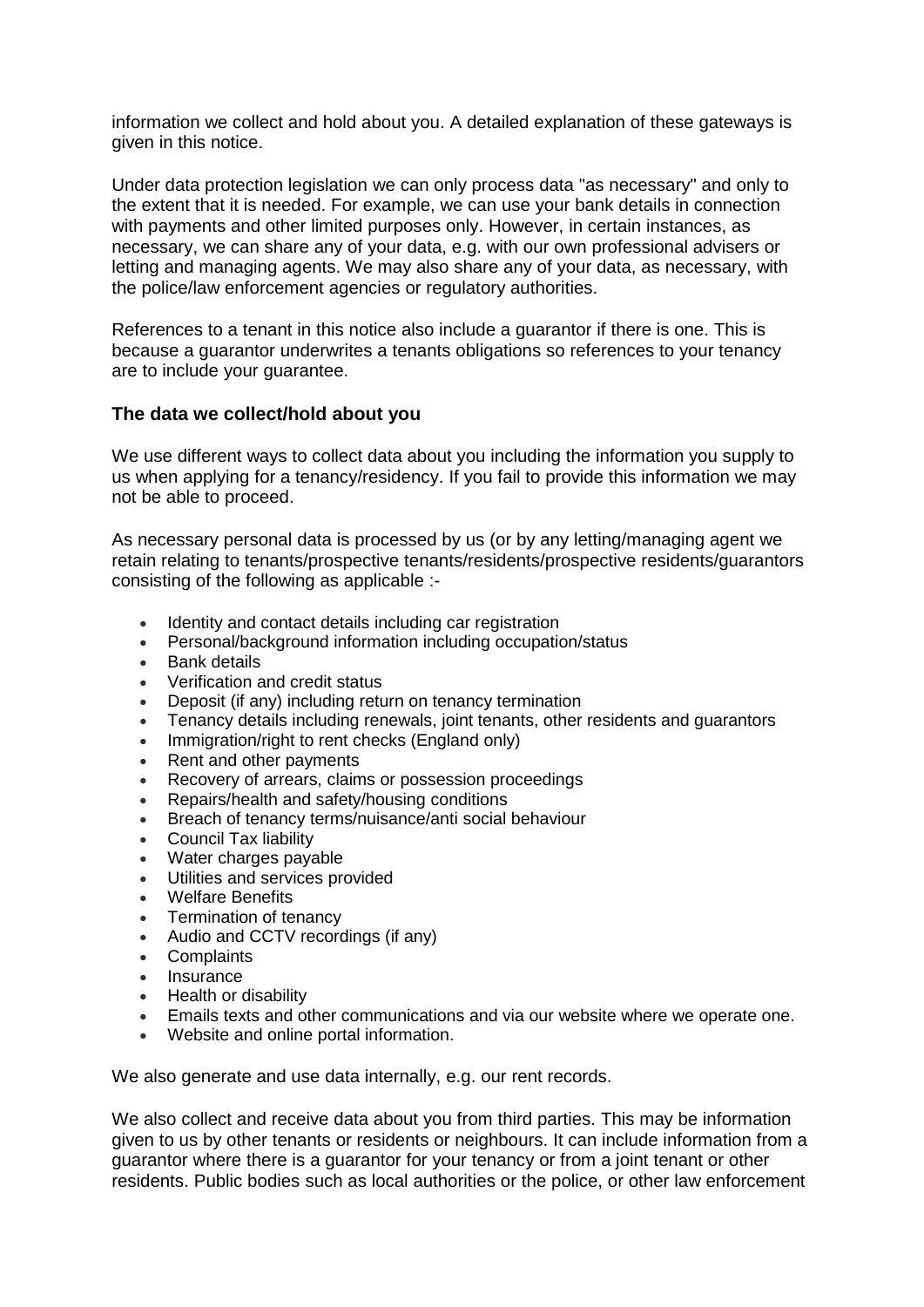agencies may give us information about you. This can include the Department for Work and Pensions or the local authority where you are receiving Universal Credit or housing benefit. Information may be given to us relevant to Council Tax by the local authority. Utility companies or service providers may also give us personal information about you. Where the property is let or managed on our behalf by an agent the agent will supply us with information about you. We obtain information about you when we carry out credit checks or take up references. We may also receive information from you via websites or from online rental portals such as Openrent, Gumtree or Rightmove. Any information which we receive in this way is set out in the Table to this privacy notice which gives you more details about information which we can receive from third parties.

## **Sharing data with others**

We will share information we hold with others, where this is necessary. When we do this we must comply with data protection legislation. Information can be shared with other landlords including where you apply to another landlord for a tenancy; contractors/ suppliers; utilities and service providers; tradespeople; financial organisations (including banks and insurance companies); debt collection and tracing agents; public and government bodies (including those who administer benefits, such as the Department for Work and Pensions or the local authority); courts; police and law enforcement agencies; taxation authorities; local authorities in relation to Council Tax and regulatory functions; letting and managing agents; and any future owner of the property. We may need to share information with your next of kin etc., e.g. in an emergency. It may be necessary for us to share information with a future owner of the property if we are selling. We also may share information with professional advisers such as lawyers and accountants or an advice agency which involves sharing information about you with them. If you live in a flat we give information to the freeholder, managing agent etc., for the block of flats. We also send notifications to and have correspondence with any tenancy deposit scheme protecting any tenancy deposit which has been paid. In some cases we may be under a legal obligation to provide information either because of the law or because of a contractual obligating binding on us. What we actually share will depend on what is necessary in the circumstances and more details are given in the Table in respect of different kinds of information which we hold about you.

## **Joint tenants and guarantors**

Where you have a tenancy jointly with someone else or there is a guarantor for your tenancy, as necessary, we will share information either with the joint tenant or the guarantor (or both). This relates to your performance of your responsibilities under the tenancy agreement including information about any rent arrears or other breach of the tenancy terms. It can also relate to issues around the termination of the tenancy and any claims we may have as a result.

## **Immigration/right to rent checks**

By law, in England, we are required to check your immigration status before we rent a property to you. This means that you are legally obliged to produce certain documentation (e.g. a passport or driving licence) to us. This applies whether or not you are a UK or EU citizen. Not only are we required to see original documentation but we must take and keep copies of it. We also check this documentation as part of our process to verify your identity at the outset of the tenancy. Prospective tenants and all adult residents who will live at the property have to be checked.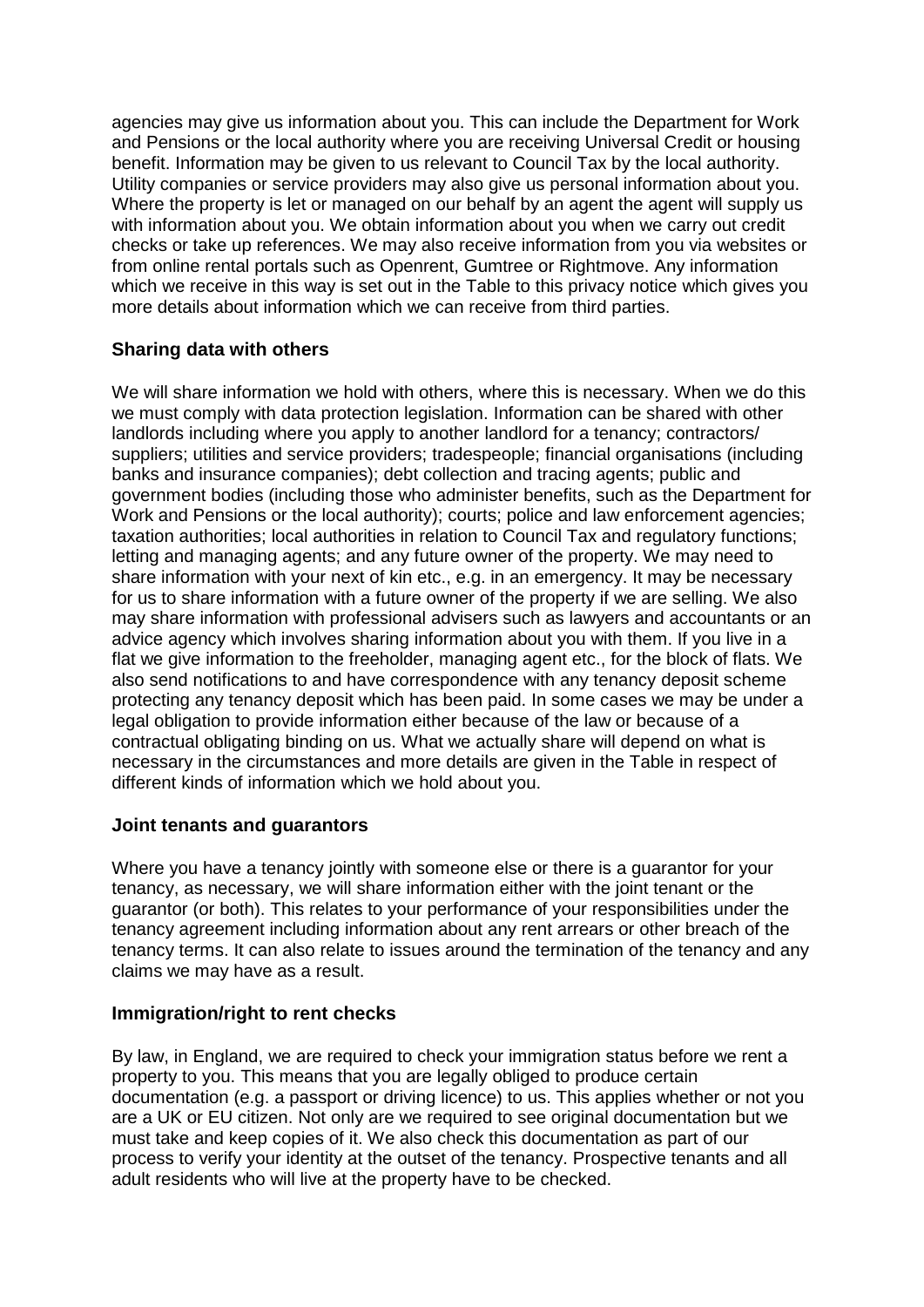## **Search engines, websites etc**

As necessary, we obtain information about you which is publicly available via search engines such as Google or Facebook and websites. This will include information about you which you yourself made public. Further details are set out in the Table. However, when doing so we make sure that we comply with applicable guidelines under data protection legislation.

## **Special categories of data/sensitive personal data**

In limited situations we will process information about your health or any disability. This data is given special protection under data protection law. Normally we would expect to ask you for your explicit consent before we collect or use this kind of data.

## **Children**

In cases where you rent a property where a child resides information will be given to us about resident children; usually by an adult such as a parent on their behalf. Data protection law requires us to give such information additional protection where we collect or use it. In particular we will need to check on the age of any residents to see whether or not an immigration/right to rent check must be carried out, where the rented property is located in England.

## **Obligation to process data**

Private renting is highly regulated so we are under various legal obligations. These include an obligation to carry out gas safety checks under gas safety legislation. We may need to handle data for this purpose, e.g. to give the contracted gas safety engineer access to the property. If the property is located within the area served by Welsh Water then we are legally obliged to pass over details of your occupancy of the property to enable them to collect water charges. In other areas, in line with Information Commissioner advice, we will pass over details of your occupancy to the relevant Water Company to enable them to collect water charges as it is in their legitimate interests to receive this information.

Legally we must also hold and process information relating to any tenancy deposit which you pay to us including sharing your information with a deposit scheme by which any deposit is protected.

Under any statutory licensing schemes applicable to the property we may be required to give information to the local housing authority relating to your occupation of the property. Similarly, there are various regulatory requirements which may mean that we need to give information about you to public or local authorities or other regulatory authorities. **Utilities**

Again, in line with advice from the Information Commissioner we consider that it is in the legitimate interests of utility companies to receive information about occupants of the property to enable them to bill you for utilities (unless these are included within your rent).

## **Council Tax**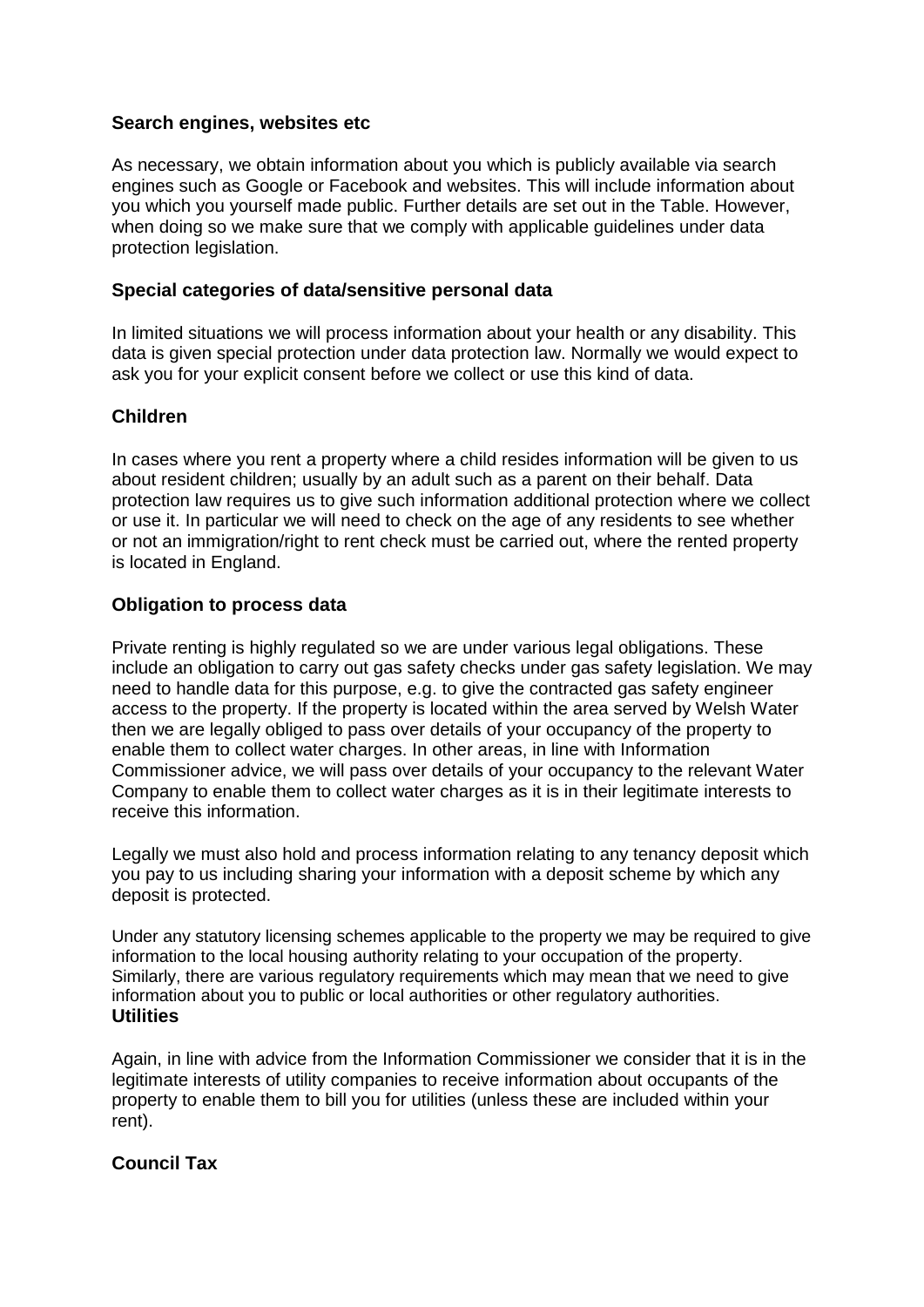Likewise, we notify local authorities of your occupancy relevant to the collection of Council Tax. In any event they are entitled to serve notice upon us requiring this information if they choose to do so.

## **Why we collect data and the legal basis for processing your personal data**

We have to tell you why we collect and hold information about you.

We must also have a legal basis before we are allowed to collect or process your personal data. Processing personal data includes recording, storing, altering, using, sharing or deleting data. We only need one of these "gateways" and for our purposes they are -

- You consent. Consent may be requested in certain cases, e.g. to obtain a reference but generally we do not rely on your consent to process your personal data..
- To perform our contract so that we can carry out our responsibilities under the tenancy agreement with you, including anything you request us to do with a view to you becoming a tenant (or resident).
- Compliance by us with a statutory or other legal obligation.
- Where this is in your vital interests, e.g. if there is a life threatening situation.
- Where we are pursuing our own legitimate interests or those of a third party. This will not apply if our interests are overridden by your interests or your fundamental rights and freedoms. We have to carry out a balancing exercise therefore to decide whether we can rely on this gateway to ensure that it applies. In each case we have done this and we do not consider your interests, rights or freedoms outweigh our own or those of the third party concerned.

This notice identifies the relevant gateway applicable in each case. In some cases we will rely on more than one gateway depending on the particular purpose for which we are using your data.

Additionally any data must be processed by us fairly and openly.

#### **Why we process your data**

The various purposes for which it may be necessary for us to process various categories of your information include:-

- In our legitimate interests for deciding on the suitability of a proposed tenant/resident
- In our legitimate interests for verifying the credit worthiness/suitability of tenants/residents
- Our legal obligation to check immigration status/right to rent. This is also to verify identities.;
- To perform our tenancy contract to deal with joint tenants and residents who are linked to the tenancy
- To perform our contract to complete the tenancy agreement
- In our legitimate interests to secure rental payments/performance of tenant obligations, e.g. deposits and guarantors
- For contractual performance for rent collection and collection of other payments including banking details
- For contractual performance for managing the tenancy and the property
- For contractual performance and/or in our legitimate interests for record keeping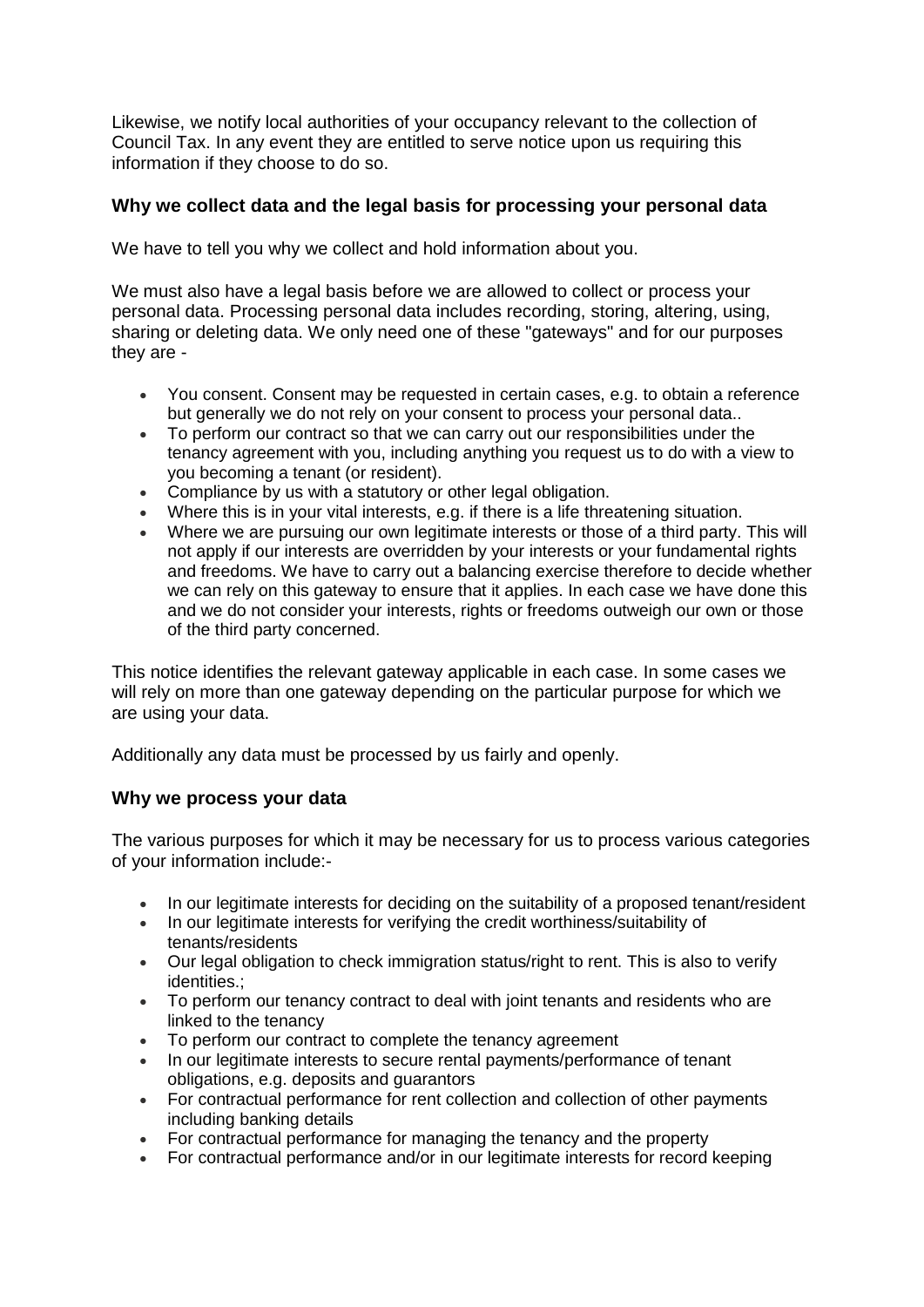- For contractual performance for arranging repairs and maintaining the condition of the property and keeping it in a safe condition.
- For contractual performance for monitoring and enforcement of tenant responsibilities
- For contractual performance or in our legitimate interests for recovering debts and other payments due, including any possession proceedings
- In our legitimate interests for administering liability for Council Tax
- Our legal obligation (in the Welsh Water area) or otherwise in our legitimate interests and those of the Water company for the payment of water charges
- In our legitimate interests and those of the provider relating to arranging and paying for utilities and services
- In our legitimate interests for dealing with welfare benefits (including Universal Credit and housing benefit) where payable in respect of the rent
- In our legitimate interests in relation to tenancy termination including the return of any deposit
- In our legitimate interests for processing complaints
- For contractual performance or in our legitimate interests for dealing with health and disability issues relating to tenants/residents
- In our legitimate interests for obtaining and holding audio and cctv recordings
- To perform our legal obligations to provide information to public or local authorities who are legally entitled to require this information.
- In your vital interests for contacting next of kin etc., in an emergency
- In our legitimate interests for the storage of emails, records of calls and other communications
- In accordance with our legal obligations if you exercise your rights under data protection law
- To perform our legal obligations for compliance with legal and regulatory requirements
- In our legitimate interests for the establishment and defence of legal rights
- In our legitimate interests for prevention, detection and investigation of crime and anti social behaviour and the security of any website or other means of electronic communication

We may change the purposes where this is compatible for the purpose for which we obtained the data originally. If we need to use your data for a non compatible purpose we will notify you and explain the legal gateway that allows us to do so. We may process your information without your knowledge where this is required or permitted by law.

More information about what we do with data and why, along with the relevant legal gateway is given in the Table. This also tells you who we share data with and receive it from.

## **Retaining Communications**

We will monitor, record and retain your calls, emails, text messages, social media messages and other communications. This is in our legitimate interests to maintain an accurate record of these. This may be necessary to manage your tenancy or the property or to deal with your application for a tenancy or to deal with tenants/residents or prospective tenants/residents/guarantors. We need these records for our ongoing dealings with you, including our data protection obligations.

## **Length of storage of data**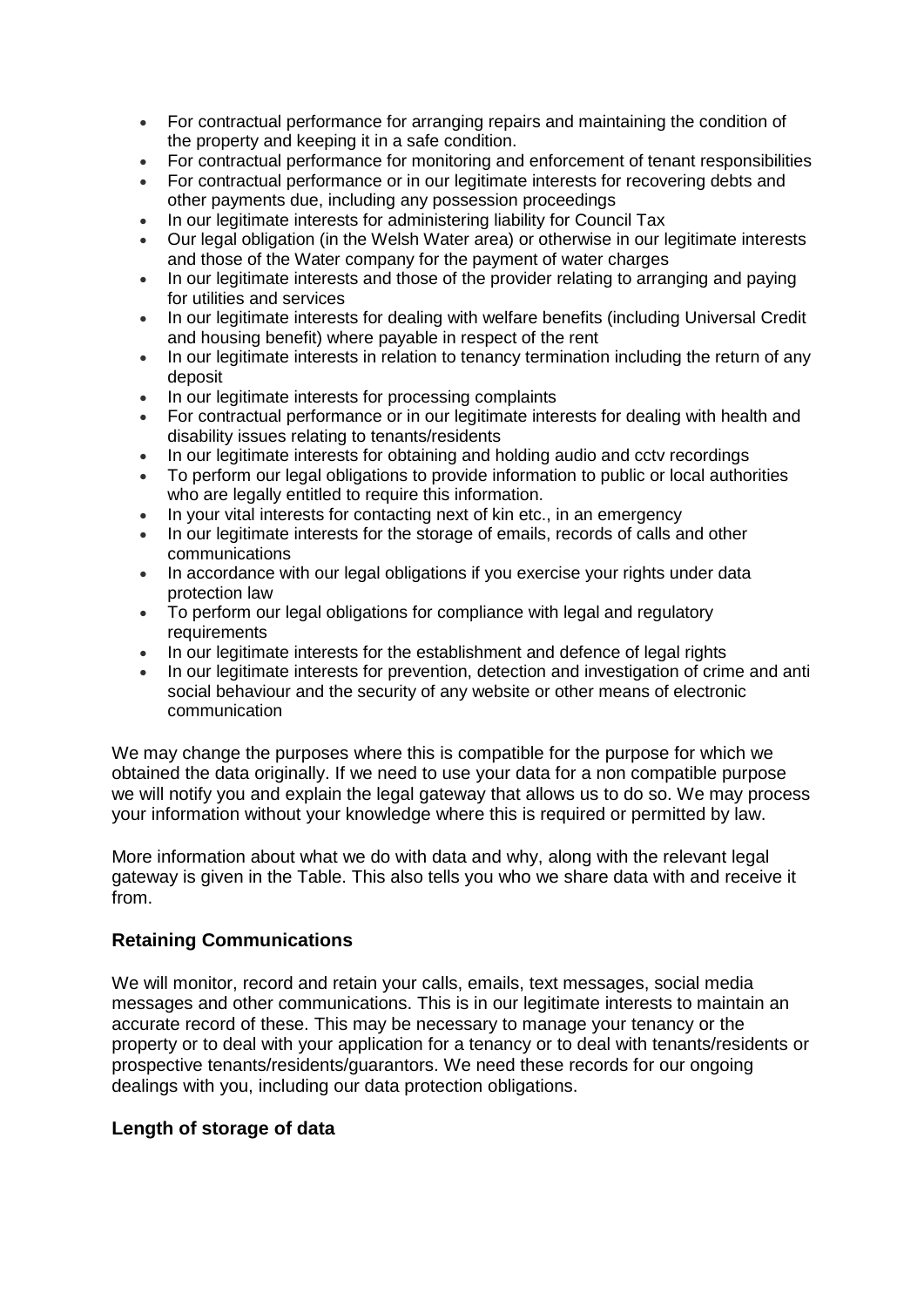Data can only be stored on a time limited basis and not indefinitely. We will hold personal data about you for the duration of your tenancy and for seven years after your tenancy has ended. This is the statutory limitation period six years plus a further year to allow for service of proceedings should proceedings be commenced later on. We are also required to retain information for up to six years for tax purposes. If your tenancy application does not go ahead then we retain data for one year.

## **Storage and security of data**

We have put in place appropriate security measures to prevent your personal data from being accidentally lost, used or accessed in an unauthorised way, altered or disclosed. In addition, we limit access to your personal data to those employees, agents, contractors and other third parties who have a business need to know. They will only process your personal data on our instructions and they are subject to a duty of confidentiality.

All our information is stored securely electronically on servers or devices. Certain information is also retained on a secure basis in hard copy format.

## **Telephone calls**

To protect our legitimate interests telephone conversations may be recorded electronically for monitoring and to ensure that we have a record of what is said. You or others may leave messages when calling.

## **CCTV**

When we install CCTV this is for security purposes in cases where we consider that it is in our legitimate interests to carry out such monitoring which must be done in accordance with legal requirements. We may also use CCTV to detect breaches of the tenancy terms, e.g. in the common parts or outside the building. Recordings will be kept for these purposes.

## **Information legally required under your tenancy agreement**

Your tenancy agreement provides that in certain situations you must give us information when asked. This is a legal obligation because it is a contractual requirement. You should refer to the relevant clauses in your tenancy agreement which tell you the situations in which such information must be given.

## **Holding data outside the European Union**

Our email account and web provider (if any) is the provider specified in the Table. Our email account is web based. Providers store related data internationally and not necessarily within the European Union. The recipient of this data is the provider concerned. You need to refer to the provider concerned to determine whether or not they have the required clearance (adequacy decision) from the EU authorities or whether or not, instead, there is an agreement containing appropriate and suitable safeguards and to obtain a copy of this agreement.

## **Your rights**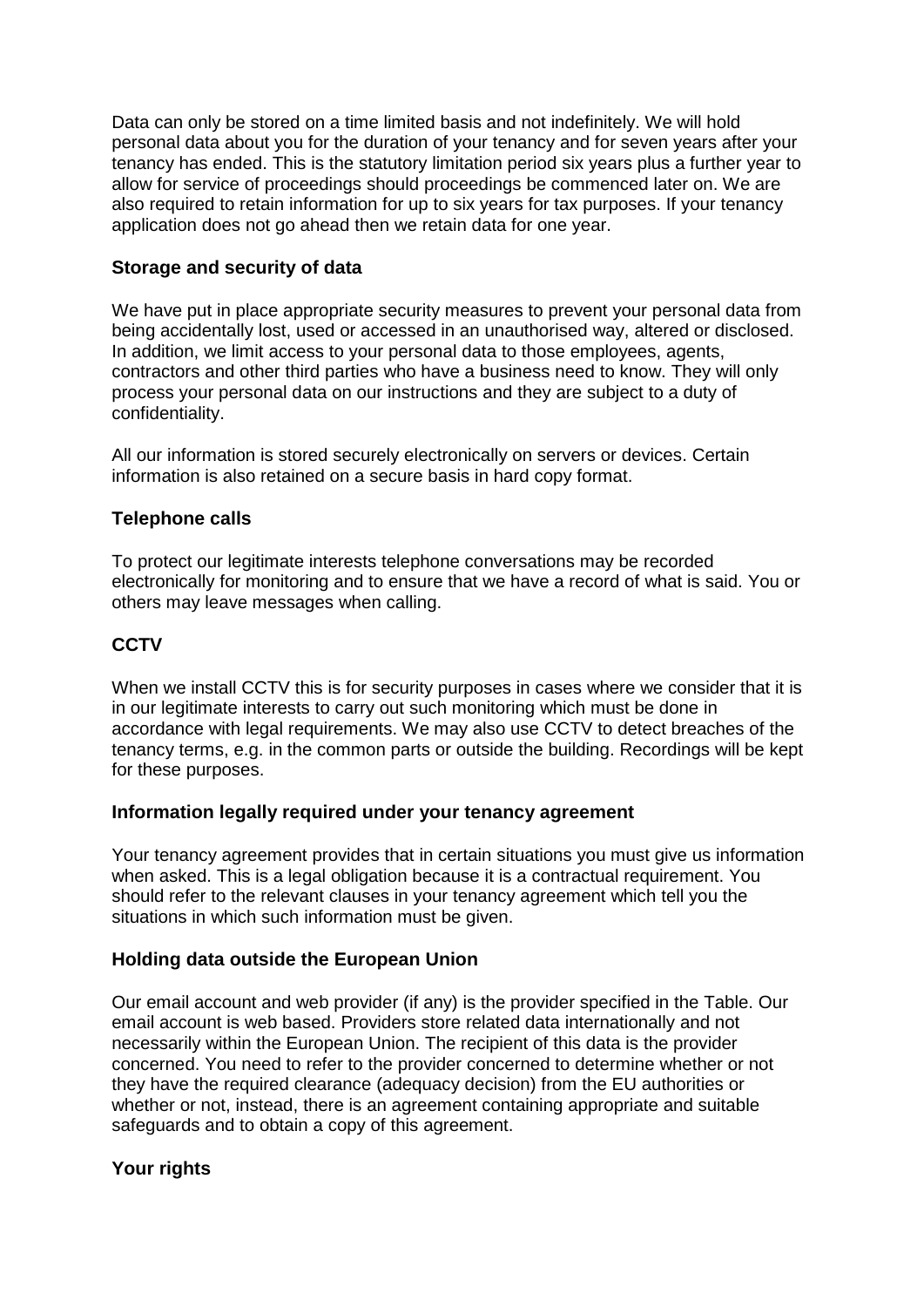Where we hold personal data about you you are the data subject. Data protection legislation gives you a number of rights. To exercise any of these rights you should contact us. You can do so by email at the address given above or you can telephone us on the number given above. You can also write to us at our address given at the top of this notice. Normally no fee is payable.

In particular you have a right to object to the processing of your information where we are processing this in our own legitimate interests or those of someone else. This applies if you feel that this impacts on your own interests or your fundamental rights or freedoms.

These rights are as follows -

- Access you have the right to make a request to be told what personal data we hold about you. This is a right to obtain confirmation that data has been processed and to have access to your personal data and the right to information details which should be provided with the privacy notice.
- Correction/Rectification if you consider any data we hold about you is inaccurate you can tell us so that where appropriate this can be corrected. Where a mistake is made in data processing then you can ask to have it rectified. Any third parties who have received the data from us should then be told of the rectification and you should be informed by us of any such third parties.
- Erasure you have a right to ask us in certain circumstances to erase any data we hold about you (the so called right to be forgotten). Individuals can request the right to have personal data erased to prevent processing in specific circumstances, i.e. it is no longer necessary, consent has been withdrawn, there is an objection and where applicable your rights etc., override the legitimate interests to continue our processing, or data has been unlawfully processed.
- You can object to our processing of data this allows you to object to our processing of data about you. We must then stop processing data unless we can establish legitimate reason for continuing. In particular this applies where we are relying on our own legitimate interests or those of a third party to process data but it can also apply in other situations.
- Restricting processing you can ask us to suspend processing of your personal data and we must then restrict processing of data. This includes where you are contesting the accuracy of a statement or the lawfulness of the processing.
- Data portability this allows individuals to reuse their personal data for their own purposes across different services allowing them to move, copy or transfer personal data more easily.

## **Withdrawal of consent**

Where your consent provides us with the legal gateway to process data about you you can withdraw this at any time by telling us by email or post using the telephone/addresses given above.

## **Complaints**

We operate our own internal complaints policy and if you have any concerns about the way in which we collect or handle data please contact us.

Additionally, you have the right to lodge a complaint with the Supervisory Authority who is -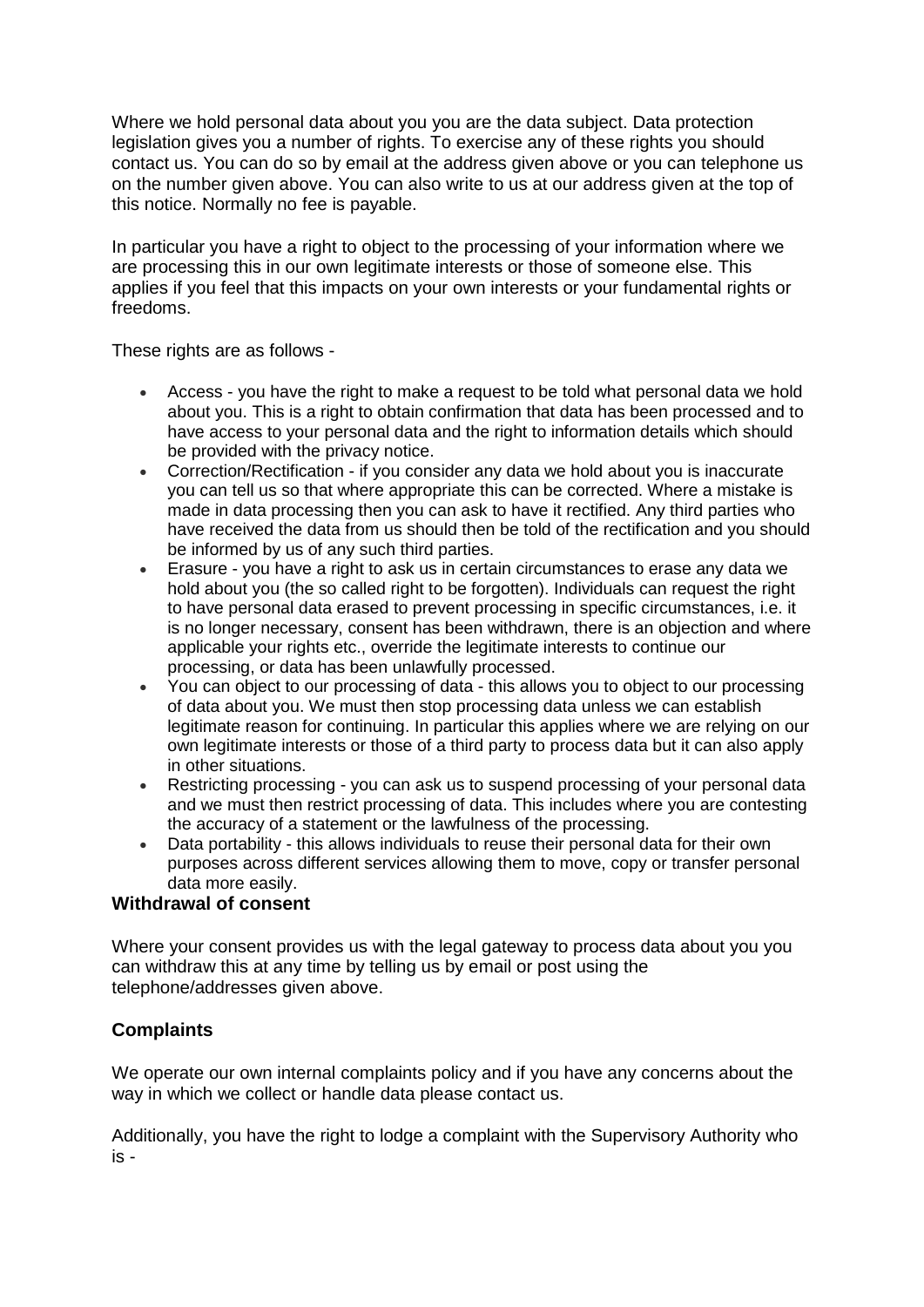Information Commissioner Information Commissioner's Office Wycliffe House Water Lane Wilmslow Cheshire SK9 5AF [www.ico.org.uk](http://www.ico.org.uk/)

## **TABLE**

## **Introduction**

## **About this Table**

As necessary, we collect, use and otherwise process different categories of information (data) about you relying on the various legal gateways available to us. This relates to your application for a tenancy/residency and, if this goes ahead, so that we can manage the tenancy and the property along with associated matters. This part of this notice gives you a general description of these processing activities for the different categories of information and the purposes for which we process your information. If you consider that we have not given sufficient details of what we do then you can make an access request for more information.

## **Background**

Renting out residential accommodation and managing tenancies and rental properties is a multi faceted. As tenants and residents are at the centre of this service, we have to process your data for a large number of different purposes. Data protection law requires us to give you information about these processing activities as concisely as possible. To do so we have split information about you into different categories, which is in line with requirements in the legislation. We also have to tell you the extent for which your information can be used and shared. Due to the nature of our business information falling into one category will be combined with information in other categories to be handled by us as permitted for the stated purposes under the relevant legal gateway which we have to identify. For example, information about your identity/contact details will be combined with other categories of information to correctly identify you, e.g. when we compile our accounts or pass information about a repair over to a contractor so that they can deal with the problem at the property you rent. However, we only do this to the extent that it is necessary in the circumstances.

## **Expressions used**

To make this Table as concise as possible we employ a number of expressions -

Handle information - collecting, compiling, using or storing information (data).

Use information - when we use information this means we consult it, compile it, refer to it to make a decision, or act on it, or combine it with other data. When using it in this way we may have to alter it.

Share data - this includes transferring data to someone else where this is necessary, or receive it from a third party.

Collect data - this is where we receive information either from you, e.g. when you sign a tenancy application form or from a third party, e.g. a reference about you.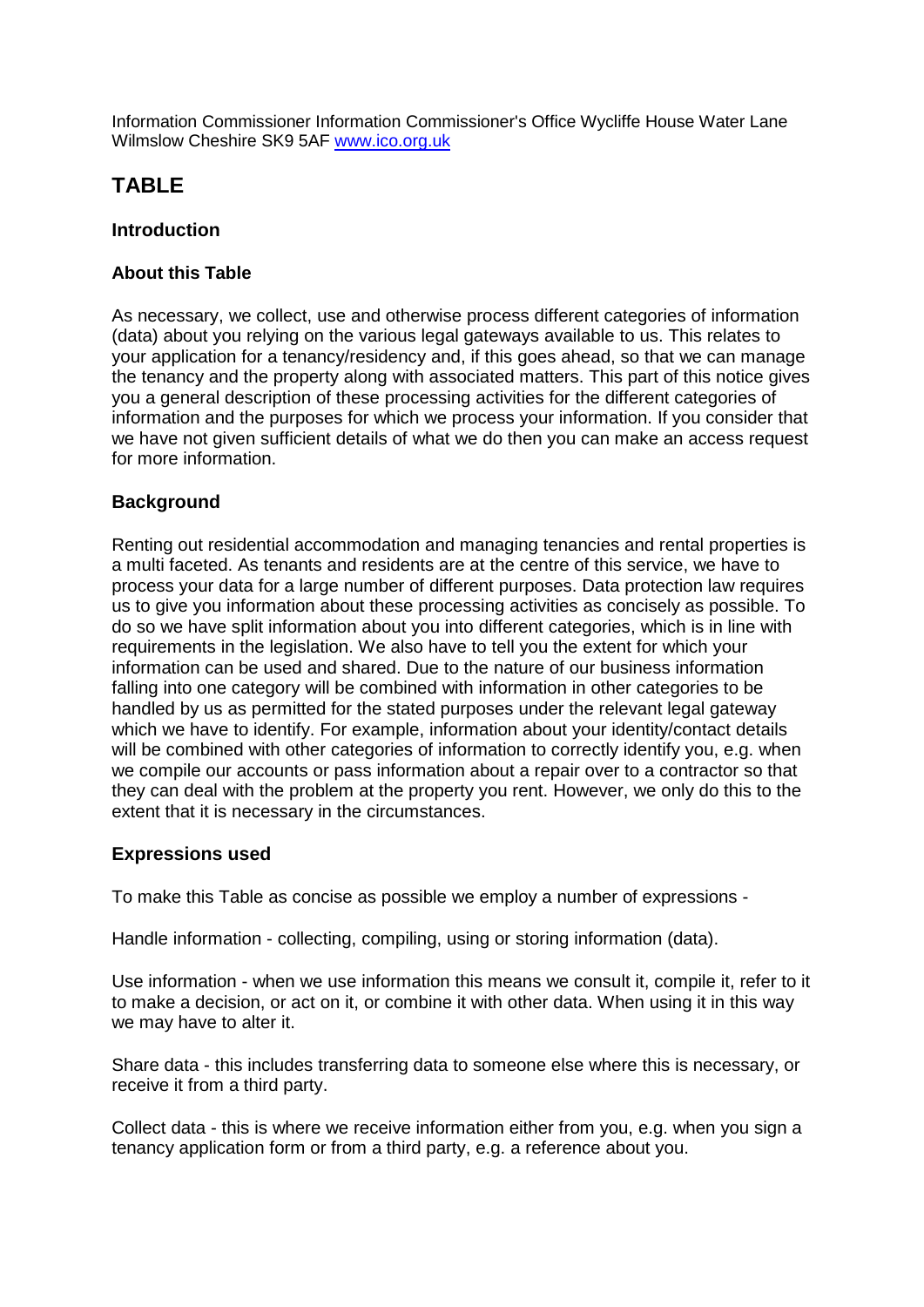Compile data - this is where we use information about you which we have collected to generate information about you, e.g. our rent payment records or repair records.

Next of kin etc. - this includes close relatives.

#### **Altering Data**

We are required by data protection legislation to keep your information up to date and it is of course in our own legitimate interests to do so for us to ensure that we have accurate records. For example we keep our record of your rent payments up to date as they are received.

#### **Storing Data**

We keep information both electronically and in a manual filing system to maintain our records. We do this because we need to use it from time to time. Normally the legal gateway permitting us to do so which will apply will be the same as applies when we use the data. Additionally, however, there are legal obligations to retain data under data protection law, taxation legislation and housing law. We also need to do so to fulfil our contract with you. In our own legitimate interests we also need to retain information to deal with enquiries or disputes and for audit purposes.

#### **Destruction of Data**

We delete/destroy data once it is no longer needed. This is a requirement of data protection law. This notice tells you the period for which we normally store data.

#### **What this Table tells you**

Information is handled as necessary from time to time. As already stated, information falling under one category can be amalgamated with or added to information in another category in order to carry out the stated purposes.

Part 1 of this Table tells you, depending on the relevant category of your information, what our processing activities are and what is the legal gateway permitting processing as well as the purpose for which we carry out these processing activities.

Where the legal gateway in question is our own legitimate interests (or those of a third party) we identify the relevant legitimate interests.

Details about sharing data are set out in Part 2, whether we transfer it to someone else or receive from a third party.

#### **Part 1 - Collecting, compiling, using and storing your information**

In this Part we list out the different categories of your information, briefly explain them where needed, explain what we do with the information and why, as well as specifying the relevant legal gateway we rely on to do so.

We use the word "handle" to cover collecting, compiling, using or storing this information.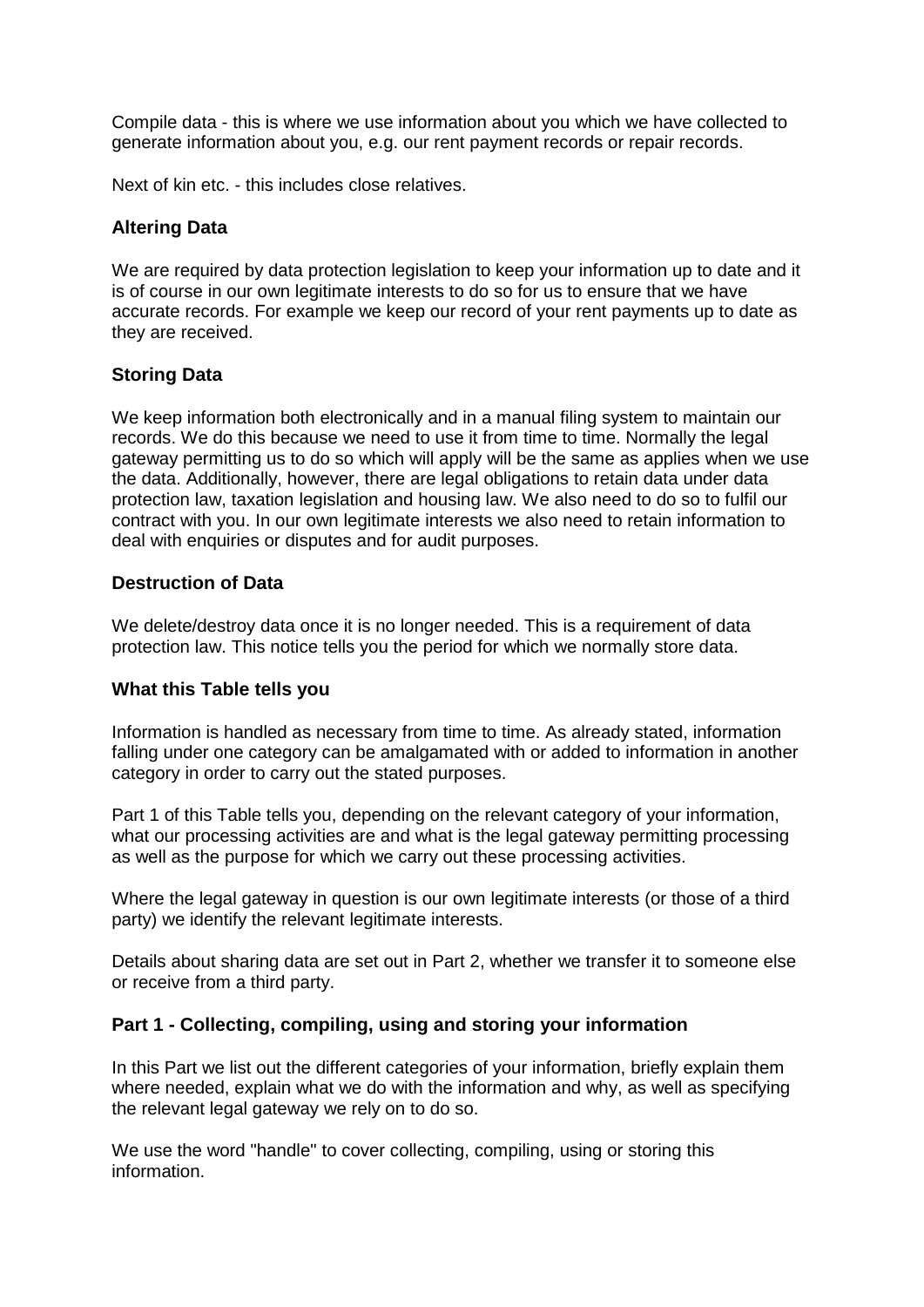## **Identity and contact details**

- 1. This includes name, contact details, date of birth and national insurance number
- 2. We handle this information in order to enter into the tenancy agreement and subsequently to manage the tenancy and the property. This is done to perform the contract.

## **Personal and background information**

- 1. This includes details of present residence and landlord (if any), current occupation and status, employed, student etc., employer or educational institution, state benefits received, details of other residents, any bankruptcy or county court judgments, next of kin etc., pets and any photographs of yourself.
- 2. This information is handled to evaluate your suitability as a tenant. This is done for our own legitimate interests. These are to ensure that any let is to reliable tenants and residents with suitable guarantors where applicable.
- 3. We also handle this information which relates to next of kin etc., to make contact with them in the event of an emergency. This is to protect your vital interests.
- 4. This information will also be handled in the event that we need to trace you to make contact with you in connection with the tenancy or the property or to pursue a claim against you, e.g. for rent arrears. This is in our own legitimate interests. These are to enforce your obligations, deal with property left behind at the property or to recover property.

## **Bank details**

- 1. This includes details of your bank, building society or other paying organisation, including those operating digitally/online.
- 2. We handle this information in order to receive payments from you or on occasion to make payments to you. This is done to perform our contract.
- 3. We also handle this information if we seek to make recovery from you of unpaid debt. This is in our own legitimate interests. These are to recover what is due to us.
- 4. We also handle this information as part of our verification of your suitability as a tenant, including to protect against money laundering. This is in our own legitimate interests to ensure that we let to suitable tenants/residents and do not receive proceeds of crime.

## **Tenancy details**

- 1. This includes renewals of the tenancy. Information within this category includes the address of the property, start date for the tenancy, period of occupancy, rent and other payments.
- 2. We handle this information to prepare and complete the tenancy agreement and then to manage the tenancy and the property. This is done to perform our contract.
- 3. Tenancies are renewed by agreement. This will involve a request from you. We handle information about the renewal of tenancies. This is done for contractual performance.
- 4. Where you are a joint tenant or there are residents living with you details of any other joint tenant or resident are linked with the tenancy/property.
- 5. We handle this information to prepare and complete the tenancy agreement and thereafter to manage the tenancy and the property. This is done so that we can form a contract.
- 6. Where there is a guarantee, e.g. from a parent, we collect information about the identity and contact details of the guarantor, background information about the guarantor and details of property owned. This is then linked to your tenancy and the property.
- 7. We handle this information to protect our own legitimate interests. This is to provide security for the payment of the rent and to ensure compliance with tenancy obligations.

## **Deposits (if any)**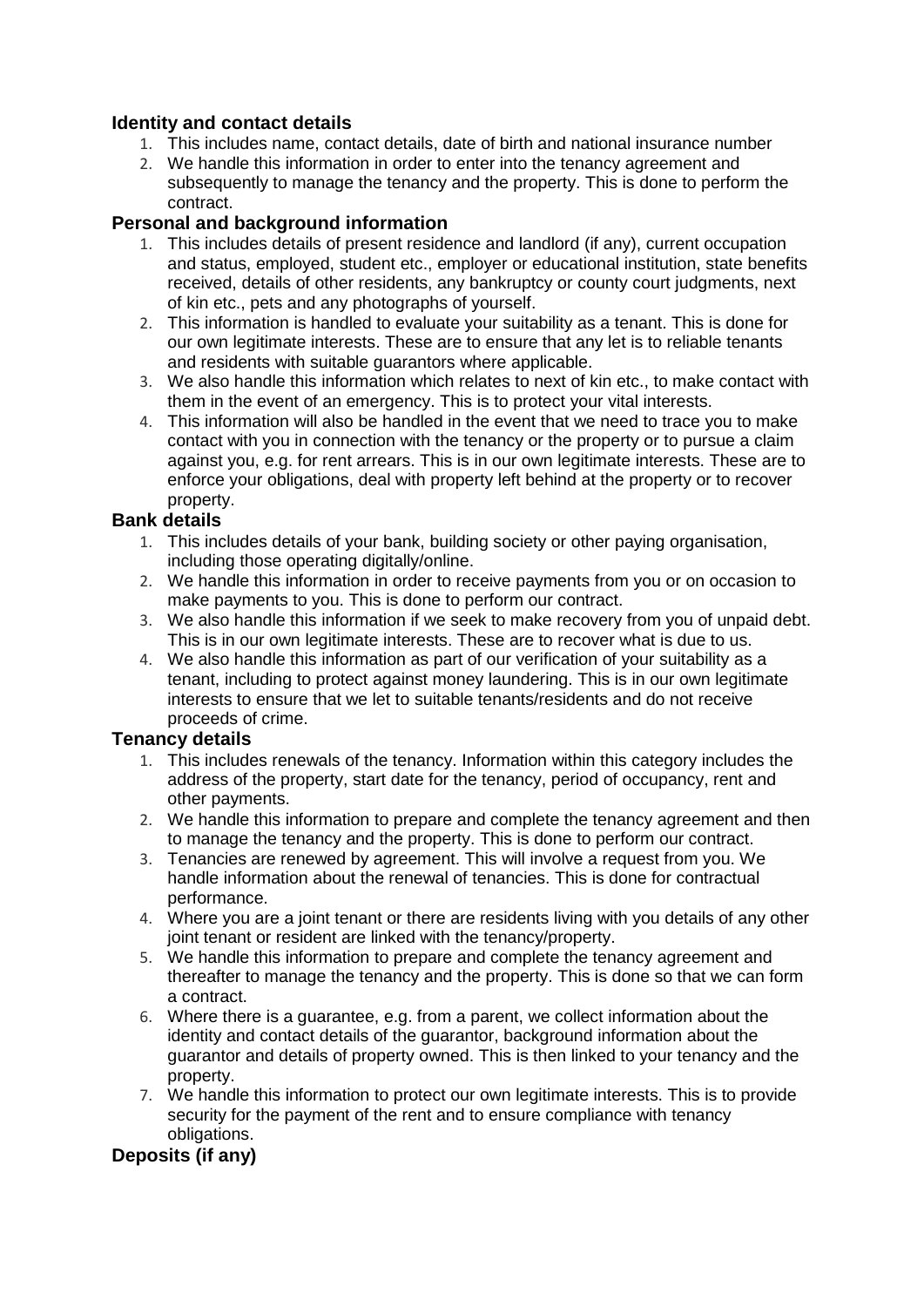- 1. This includes the amount of a deposit, who pays it and in what shares and the steps taken to protect the deposit.
- 2. We handle this information to deal with the deposit received and to administer the deposit. This includes handling information about persons who contribute towards the deposit who are not a tenant. This is done both for contractual performance and to ensure compliance with legal obligations relating to handling deposits under the Deposit Protection Legislation. This is to secure payment of the rent and compliance with tenancy obligations.
- 3. We also handle deposits at tenancy termination and this is dealt with under that section.

#### **Immigration/right to rent checks (England only)/verifying tenants identity**

- 1. Under immigration legislation we check that each tenant and adult resident in the property has the right to rent. This includes retaining copies of passports, driving licences and other specified documentation. We have to retain this for inspection if required by the Home Office.
- 2. We handle this information in accordance with the requirements of immigration legislation in order to carry out our legal obligations.
- 3. We also handle this information in order to verify the identity of tenants and residents along with guarantors in order to protect our legitimate interests. These are to ensure that we are dealing with the correct person. This is done in Wales as well as in England for this purpose.

#### **Rent and payment collection**

- 1. This includes records we compile to record receipt of rent and other payments from you and associated documentation relating to such payments. This also includes any documentation where we need to issue reminders for payment, including levying charges for interest or fees for late payment.
- 2. We keep this information in order to compile correct and up to date records. This is done for contract performance.

#### **Recovery of arrears, claims and possession proceedings**

- 1. In the event of non payment of rent or other payments due, or if there is non performance of the contract (including allegations against ourselves) then we record this and enter into relevant communications. This includes information and documentation related to any proceedings which may be commenced or brought against us in relation to these matters, including proceedings to recover possession of the property.
- 2. We handle this information in order to pursue recovery of what is owing to us and to enforce our rights, to defend claims, and to recover possession of the property. This is done in our own legitimate interests. These are to protect our property interests, to enforce our rights and to ensure payment due to us is made, as well as to defend any claims brought against us.

#### **Repairs/housing standards/health and safety**

- 1. This includes condition surveys, inspection reports, reports of repairs required and information about actions taken. This extends to conditions and standards generally at the property including health and safety, e.g. gas safety.
- 2. We handle this information to ensure that the property and its contents are properly maintained. This is done both for the purposes of contractual performance and, where applicable, to comply with our legal obligations.

#### **Breach of tenancy agreement/nuisance etc.**

1. This includes complaints which we receive or information which we hold relating to alleged breaches by a tenant or resident (which could include a child) including nuisance and anti social behaviour. This includes records and related communications. This includes complaints about these matters made by neighbours or other tenants or residents.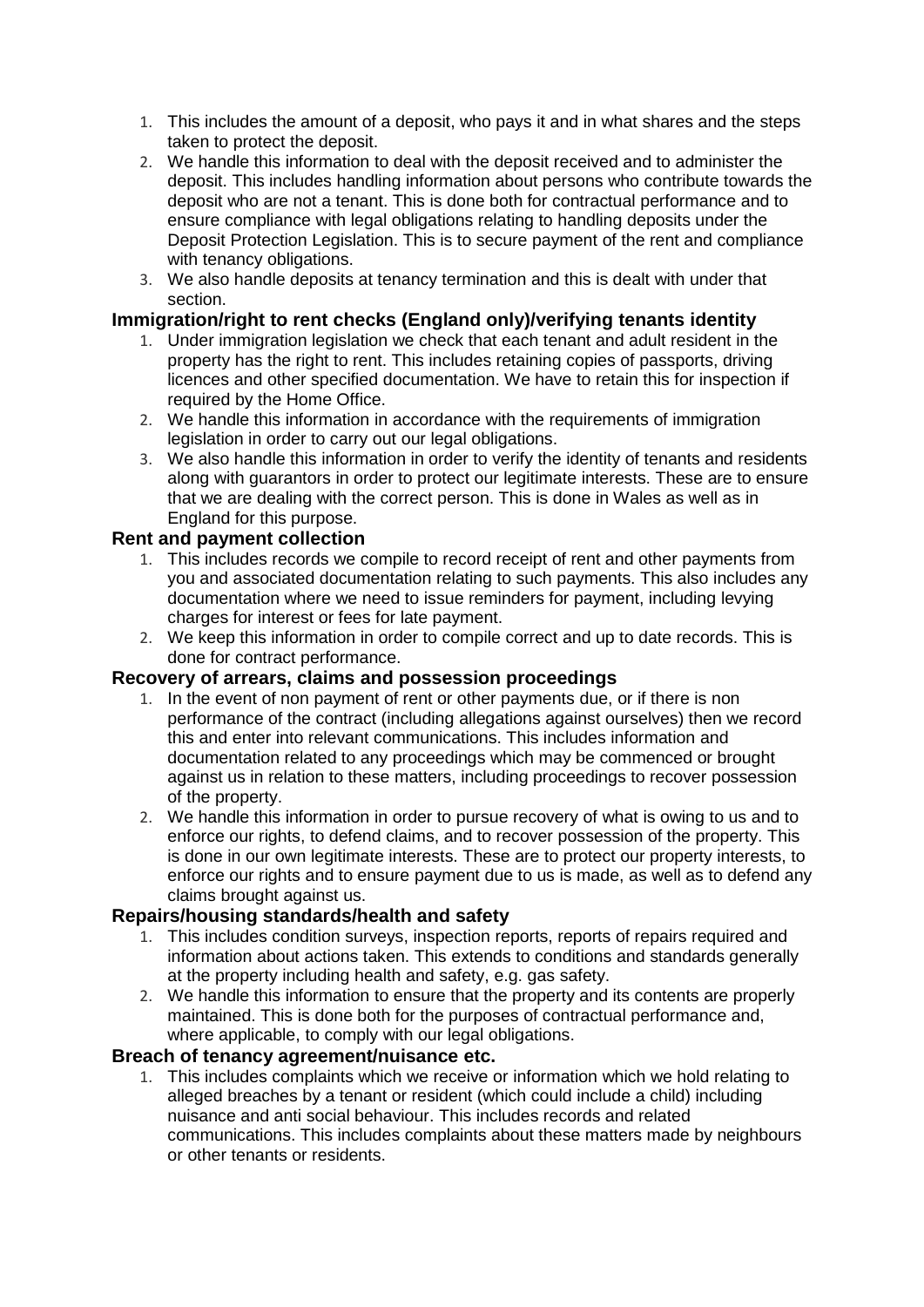- 2. We handle this information so as to ensure that tenancy obligations are complied with and that tenants and residents live harmoniously with neighbours. This is to protect our own legitimate interests and the legitimate interests of affected third parties. These legitimate interests are ensuring the tenancy obligations are complied with as well as the prevention and detection of crime and anti social behaviour.
- 3. We also handle this information under a legal obligation where there is a selective licensing area in force or where the property is a licensed house in multiple occupation (HMO) or under the licensing scheme operating in Wales.

## **Council Tax liability**

- 1. Notification is given to the local authority in relation to tenant/resident liability for Council Tax. This can include information about the period of occupancy and also former and subsequent addresses.
- 2. We handle this information in order to ensure that the liability for Council Tax is dealt with correctly. This is done to protect our own legitimate interests and those of the local authority. These are for the correct billing and collection of Council Tax and to ensure that we do not have to meet Council Tax liability ourselves where this is not appropriate.
- 3. In the event of the local authority serving a statutory notice we then we must supply this information to comply with our legal obligations.
- 4. Where appropriate the tenant may be entitled to a reduction in Council Tax (formerly called Council Tax benefit). Information is handled relevant to claims made by tenants. This is in the interests of the local authority administering the scheme to see that benefits are properly calculated and paid.

## **Water charge payments**

1. This relates to notification to a water company of the tenants/residents who are living at the property their periods of occupancy and it can include previous and subsequent addresses. It also relates to communications between ourselves and the water company concerned.

• In the area covered by Welsh Water this information is handled pursuant to a legal obligation.

 Outside the Welsh Water area we handle this information to establish liability for water charges in our own legitimate interests and those of the water company concerned. This is to ensure that legal liability for payment of water charges is correctly established and discharged.

## **Utilities and other service providers**

- 1. We arrange and establish liability for payment of gas and electricity consumed at the property and any services which are provided, e.g. Broadband or cable tv. These services may be provided as a requirement under the tenancy agreement. It includes communications about changes of tenants, interruptions and disconnection of supply and work to be carried out in connection with utilities and services such as the installation of smart meters/replacement meters.
- 2. We handle this information in order to arrange provision of utilities and services and ensure that the correct liability for relevant charges is established and that these are paid for. This is done in our own legitimate interests and those of the utility company/provider concerned. These are to ensure utilities and services are provided and that liabilities are paid.
- 3. We also handle this information in order to deal with breakdowns, interruptions and disconnections and to ensure that the appropriate quality of service is provided. This is done in our own legitimate interests. These are to ensure that requisite utilities and services are available and are provided at the property.

#### **Universal Credit/Housing Benefit/Local Housing Allowances**

1. Where eligible a tenant will be entitled to the appropriate welfare benefits to assist them to pay rent. Information may be required by the Department for Work and Pensions (DWP) or local authority to verify entitlement. Normally, payment of benefit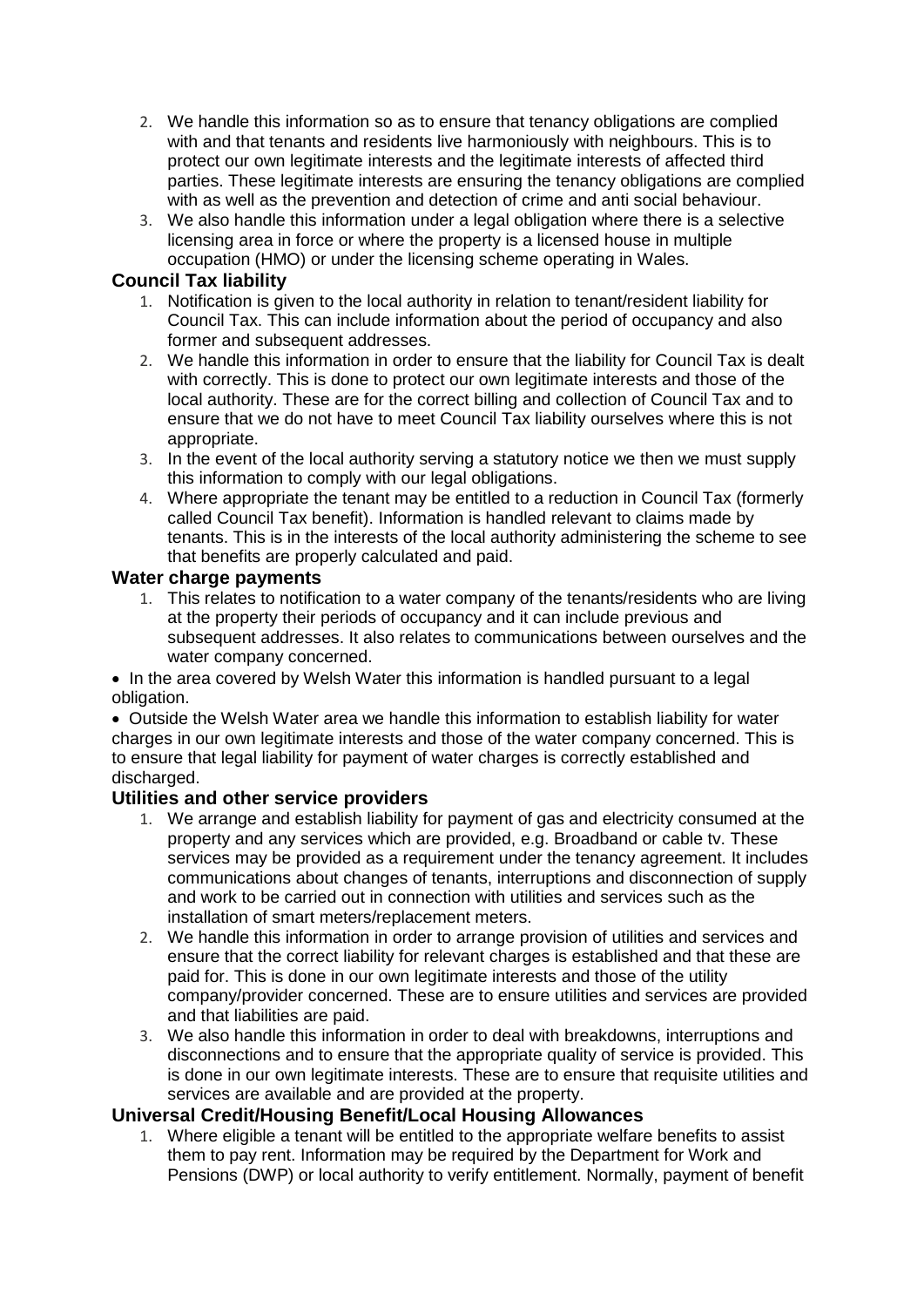is made direct to the tenant; however, if the tenant is vulnerable or there are arrears, payment of benefit can be made direct to us. This extends to Council Tax reductions (the old Council Tax benefit).

- 2. We handle tenancy details and rent payment records, including information about arrears of rent, and the tenants personal circumstances, relevant to the processing of claims and the administration of benefits. This is done for contractual performance. It is also carried out in our own legitimate interests to secure payment of rent due to us.
- 3. We handle information relevant to applications for benefit and in particular applications for direct payment to ourselves including reasons for non payment of rent. This is for contractual performance.
- 4. On occasion where direct payment has been made to us there may be claims by the benefit authority for recovery of overpayments. We handle information relevant to such claims. This is done for our own legitimate interests. These are to ensure that we can collect and retain rent due to us.

#### **Tenancy termination**

- 1. A tenancy may run out and the tenant leaves. Tenants can leave early while the tenancy is still running on. We may serve notice requiring the tenant to vacate and, if need be, enforce this by court possession proceedings.
- 2. Tenancy terminations of whatever kind also involve the return of any deposit paid, possible claims against guarantors, claims on rent insurance or property insurance, arrangements for tenants/residents to vacate the property, tenants/residents property being left behind. They also give rise to issues around the state and condition in which the property has been left, e.g. cleanliness.
- 3. We handle information relevant to these matters concerning tenancy termination. This is done in our own legitimate interests. These are to ensure that the property is returned to us in a proper state with vacant possession and that all appropriate financial claims by either party against the other are correctly dealt with. These include our obligations in relation to the refund of deposits, so as to comply with our contractual obligations between us and the tenancy deposit scheme with whom the deposit is protected.

## **Complaints**

- 4. We operate a complaints procedure which may be informal. Although we will do all we can unfortunately sometimes things go wrong so complaints may arise.
- 5. Information handled concerns complaints which you may make or which may be made on your behalf. These will give rise to communications and records being compiled by us.
- 6. We handle complaints with a view to resolving these, although this might involve external intervention, e.g. by the courts.
- 7. We handle complaints for contract performance. This is also done in our own legitimate interests. These are to protect ourselves against claims and to ensure that the complaints are properly resolved.

## **Health/disability**

- 8. Importantly, this is sensitive personal information to which additional protections apply. We may be given information about your health (whether mental or physical) or disabilities.
- 9. Health information may be given to us to explain your absence from the property or as a reason why rent has not been paid. You may wish us to have information about your health so that we are aware of how you may need assistance on occasion. This could also be information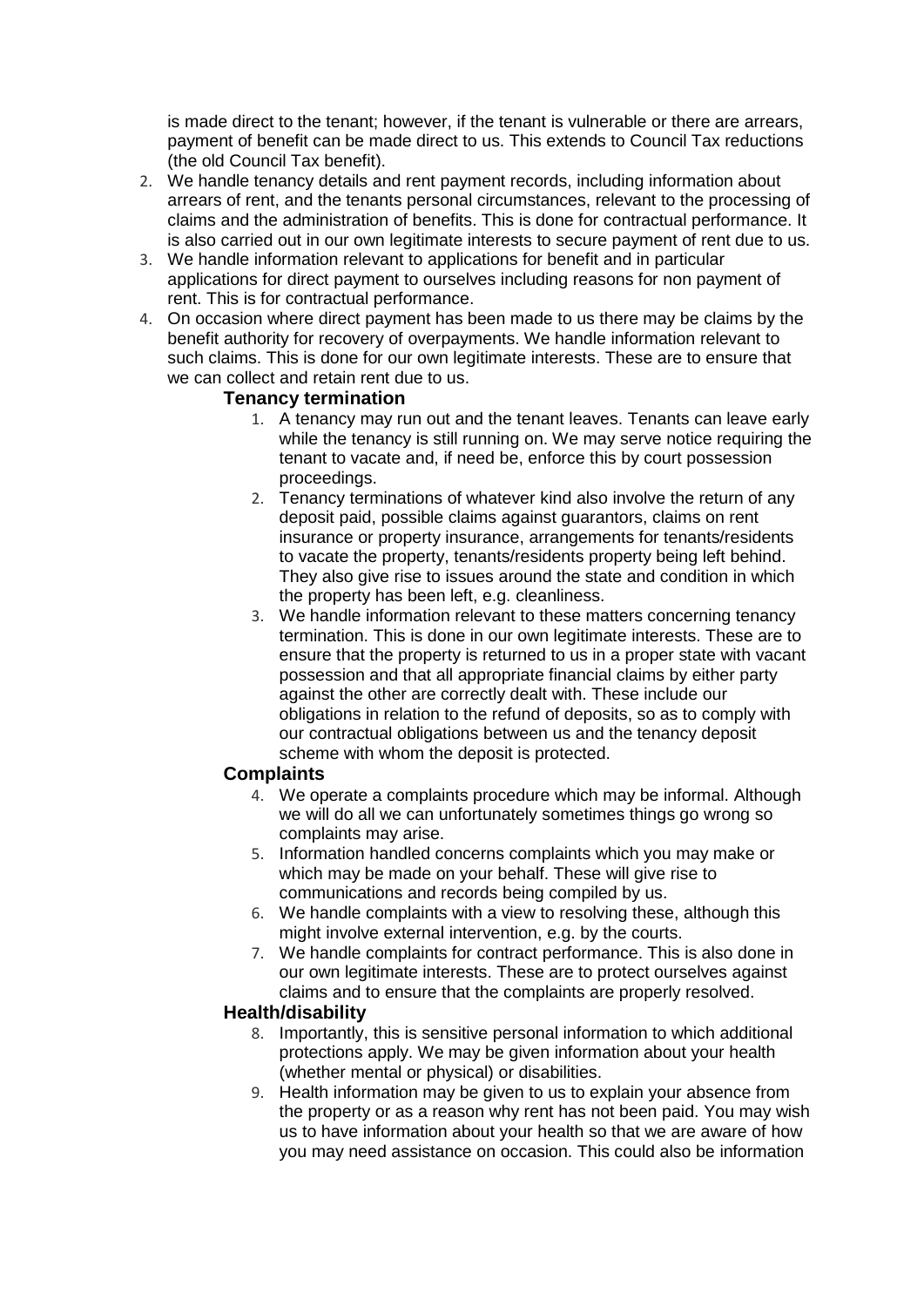about health or disabilities affecting someone else which impacts on you.

- 10. We may be given information about your disabilities so that we can make particular arrangements for you, including any adaptations which may be required to make under disability discrimination legislation.
- 11. We handle information about your health or disability, and the health of others depending upon the circumstances to assist us in the management of the tenancy and the property. This may be to protect your vital interests. It may alternatively be for contractual performance where it affects your ability to perform your contractual obligations under the tenancy agreement. It will be in our own legitimate interests if we are told of any medical condition which affects you. This is so we are aware of possible impacts on your.
- 12. As regards information concerning any disability we handle this information to assist in the management of the tenancy and the property. This may also be under a legal obligation where we are obliged by law to make provision to deal with your disability.
- 13. In addition, as this is special category data, additional legal requirements are imposed upon us about your health and/or disability and we may request your consent to handle this information.

#### **CCTV and Audio**

- 14. If we operate cctv you will be given information about this. We may operate cctv to cover common parts or the exterior of the premises.
- 15. We may also hold audio recordings, e.g. messages from you on telephone answering machine or mobile phone.
- 16. Where cctv is operated this is for the safety and security of the premises in question and for the prevention and detection of crime and anti social behaviour, as well as monitoring tenancy obligations. This is done in our own legitimate interests. These include the protection of our property and ensuring compliance with tenancy obligations as well as the safety and security of tenants, residents and neighbours.
- 17. We handle audio recordings to assist with accurate record keeping. This is done for contract performance or in our own legitimate interests. These are to ensure that we have reliable records of communications.

#### **Correspondence etc**

- 18. Correspondence includes all ways in which we receive communications from whatever source. This includes emails, text messages, social messaging and messages, letters and documentation. This can include photographs and other visual recordings.
- 19. We handle these communications initially in connection with entering into the tenancy agreement and then for the management of the tenancy and the property, as well as associated matters arising under the various categories of information referred to in this Table. This is done for contractual performance where applicable, to carry out any applicable legal obligations imposed on us, to protect your vital interests, or in our legitimate interests. These legitimate interests are to ensure that we have the necessary information relating to these matters and for accurate record keeping.

#### **Websites and online platforms**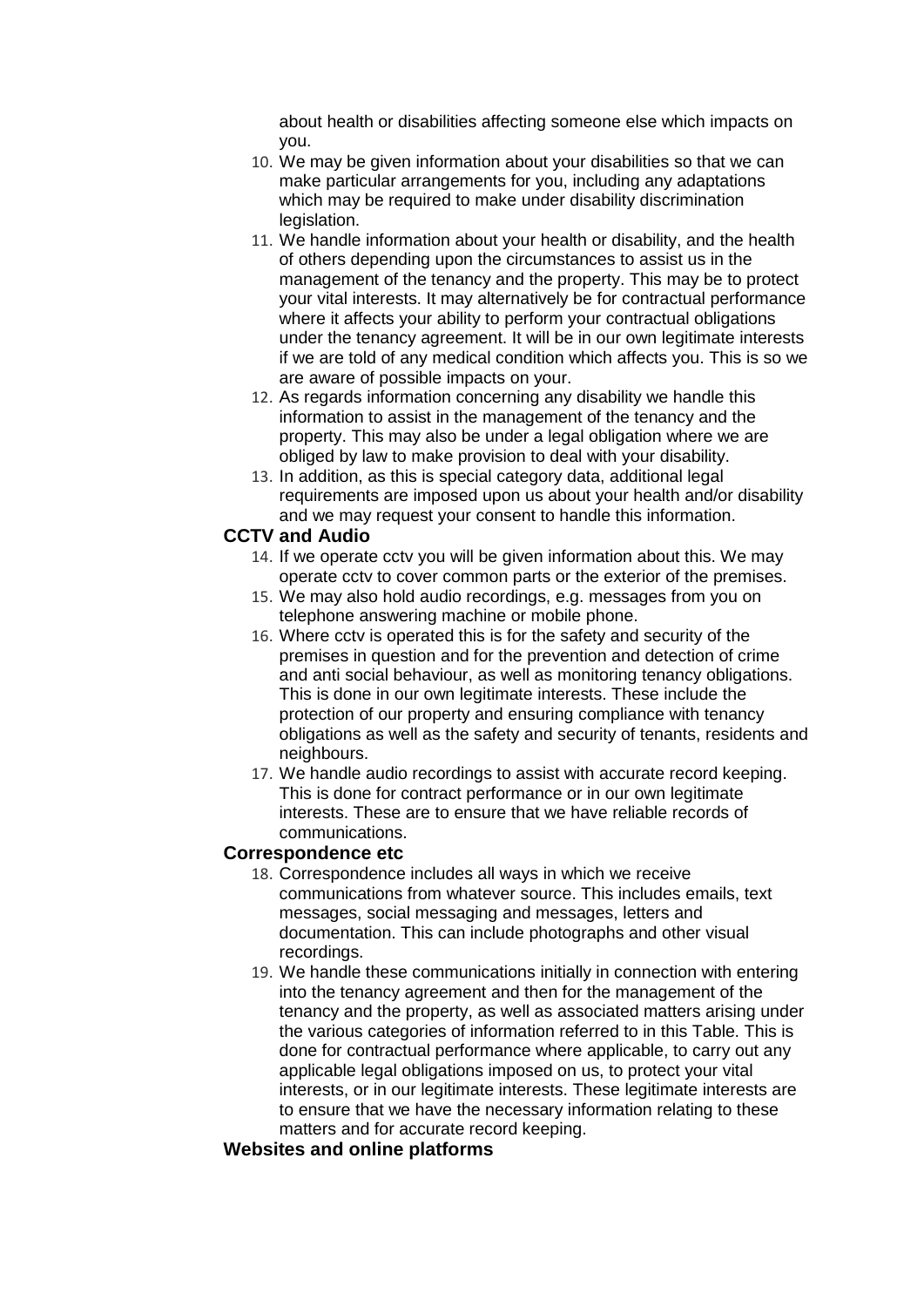- 20. Information about you is available in the public domain, often put there by you. This can be accessed by appropriate searches which allow for access to the websites which hold this information.
- 21. Information about you is also made available when you access online platforms, e.g. to enquire about properties which are available for renting.
- 22. We handle this information to assess your suitability for tenancies/residency and for the management of the tenancy and the property. This is in our own legitimate interests to ensure that tenants/residents are suitable and that the tenancy and the property are effectively managed. This can include ensuring that tenancy obligations are performed. These legitimate interests are to ensure that our property interests are protected and our rights are enforced.
- 23. We handle information received via our online platforms for contract performance, including arranging lettings and entering into tenancy agreements.

#### **Insurance**

- 2. We insure the buildings and may insure contents belonging to us. We may also insure against public liability, including liability to yourself for injuries and rental insurance, in the event of rent arrears or other tenancy default.
- 3. We handle information about you which may be relevant to our insurances to arrange cover, to administer insurance contracts, to renew insurances and to make claims. Contractually we are under certain duties, e.g. to disclose information to the insurers. We handle this information to protect our legitimate interests. These are to ensure that appropriate risks are adequately insured against and to recover any sums due to us under the policy as a result of claims.
- 4. It is your responsibility to insure your own contents/belongings. You may seek information from us relevant to arranging such insurance or making claims. We handle this information and will do so with your consent which is provided as part of your request for any assistance or information.

#### **Flat management**

- 5. This applies in particular when the property is a flat. This flat will be held by us under a lease or subject to other contractual arrangements which will set out various responsibilities for the upkeep, insurance etc., of the block including common areas. The lease or other arrangements place contractual obligations on us which in turn may be passed on to you under the terms of the tenancy.
- 6. We handle information about you in order to carry out our responsibilities under these leases/arrangements. This is done in our own legitimate interests and in the interests of the freeholder etc., of the block so as to ensure that respective obligations are properly performed.

#### **Car registration**

- 7. We hold records of car registrations for vehicles which you keep at or in the vicinity of the property.
- 8. We handle this information to manage the property for contract performance.
- 9. We also handle this information in our own legitimate interests and those of others such as neighbours in order to monitor and regulate parking. This is to protect our own property interests and rights and those of others such as neighbours who may be affected by parking issues.

# **Part 2 - Sharing Information**

## **Introduction**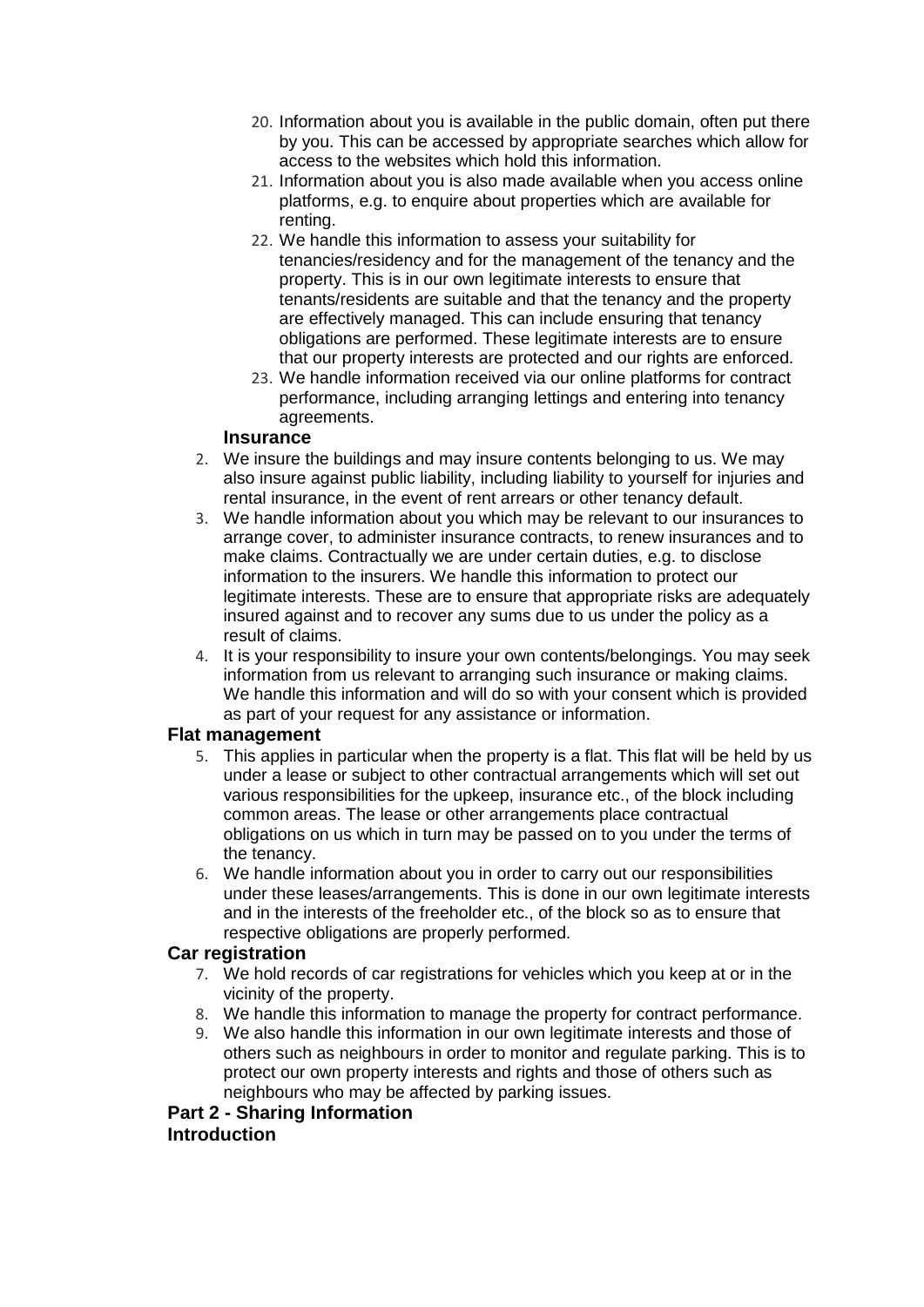We share your information with various persons, organisations and public authorities as necessary. This involves us either transferring your information to others or collecting it from them, depending upon the circumstances. This Part of the Table gives you details about this. It can be a two way traffic between ourselves and others. In some instances, we may collect information about you from someone else following a request by us to them to provide this information.

Where we collect information from others (third parties) we have to tell you the source of this information, whether or not it is publicly accessible, the nature of the source (i.e. whether it is publicly or privately held) and the types of organisation from whom the information is obtained. Where possible we need to name the source as well but often this cannot be done. The required details appear in this Part of the Table.

Where information is received from a private person/body or a public authority, this information will not normally be publicly accessible. In some instances, however, it will be. Information which will be publicly accessible will be information such as Council Tax bandings and information available in public registers, e.g. registers of births and other available public registers.

We share identity and contact details with all persons, organisations/authorities referred to below. This category of information is linked with the other information in every category for the purposes and under the legal gateway specified under each of the other categories of information. This is to ensure that you are correctly identified and, if need be, can be contacted.

#### **A - Sharing of certain categories of your information**

We share certain categories of your information (both transferring it to them and collecting it from them as necessary) with private persons/organisations and public authorities as necessary.

In Section B we go onto explain that, as necessary, certain private persons/organisations and public authorities can share any of your information (irrespective of its category).

Table 1 below identifies the different categories of your information and specifies the private persons/organisations/public authorities with whom these different categories of your information are shared as necessary. This Table should be read in conjunction with Table 2 (private persons/organisations) and Table 3 (public authorities). Tables 2 and 3 explain why we share your information with these persons/organisations/public authorities and the legal gateway which allows this to happen.

Depending on the category of data concerned you should also refer to that category under Part 1 above because the purposes set out for which we handle data and the legal gateway for doing so also usually apply when we share data with others.

#### **Table 1 - Data categories and who they are shared with Data category With whom we share the data**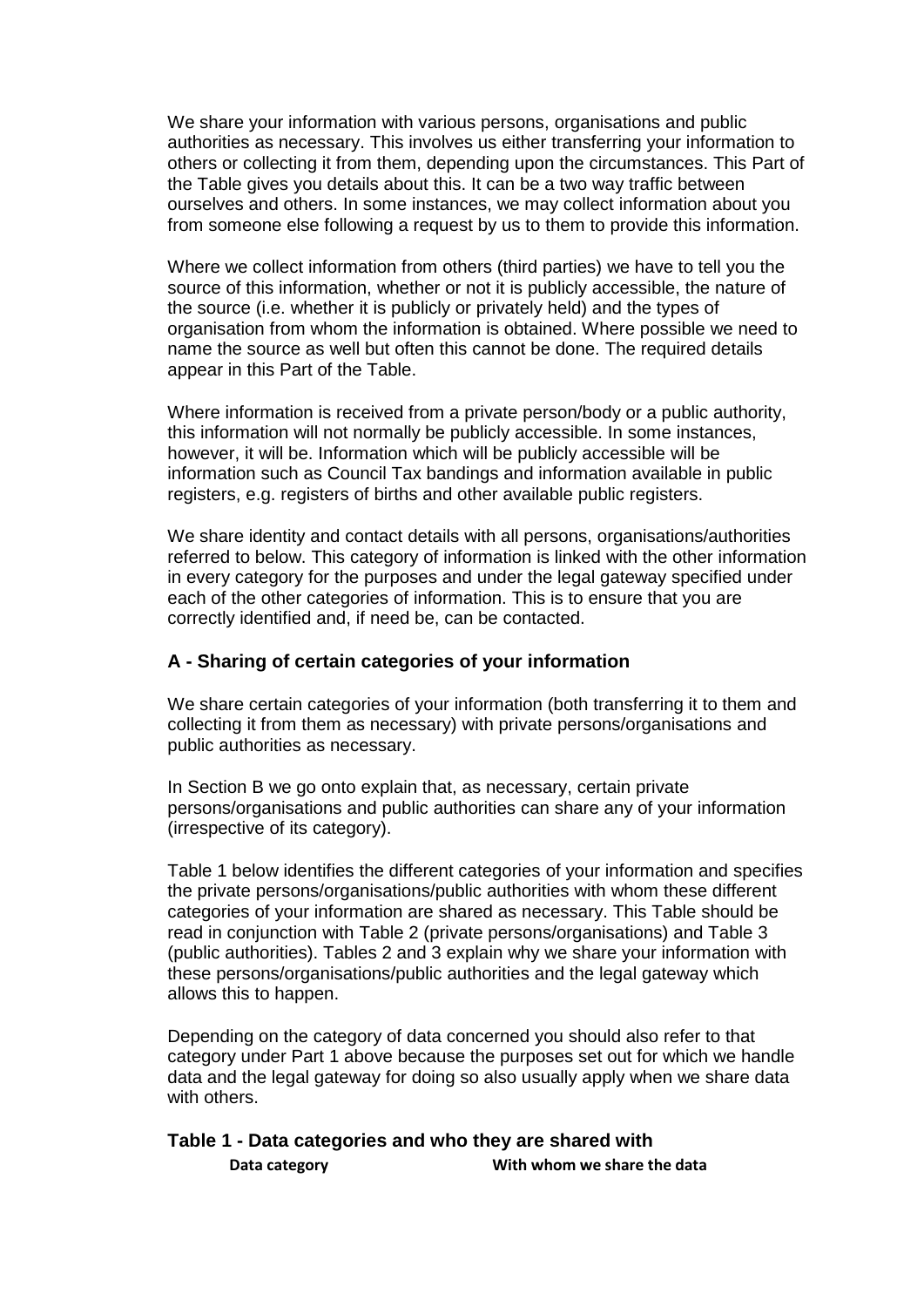| Personal/background<br>information                                                         | Other landlords/employers; debt collectors/tracing agents;<br>next of kin etc.; insurers; banks etc.                                                                                                                |
|--------------------------------------------------------------------------------------------|---------------------------------------------------------------------------------------------------------------------------------------------------------------------------------------------------------------------|
| <b>Bank details</b>                                                                        | Our bank, credit reference agency; debt collects/tracing<br>agents                                                                                                                                                  |
| Tenancy details                                                                            | Other landlords/employers, benefit authority, taxation<br>authority                                                                                                                                                 |
| Deposits (if any)                                                                          | Tenancy deposit body; debt collectors/tracing agents;<br>taxation authority                                                                                                                                         |
| Immigration/right to rent<br>checks (England only) and<br>verification of tenants identity | Home Office; credit reference agency (for verification of<br>identity)                                                                                                                                              |
| Rent and other payments                                                                    | Bank, benefits authority, taxation authority, joint<br>tenants/residents guarantor, insurers, other landlords                                                                                                       |
| Recovery of arrears, claims<br>and possession                                              | Debt collectors/tracing agents, other landlords, taxation<br>authority, joint tenants/residents, guarantors; insurers                                                                                               |
| Repairs/housing<br>conditions/health and safety                                            | Contractors, tradespeople, etc., deposit protection body,<br>joint tenants/residents, freeholder flat management etc.,<br>guarantors                                                                                |
| Breach of tenancy<br>agreement/nuisance etc.                                               | Contractors, tradespeople etc., deposit protection body,<br>joint tenants/residents, guarantors, educational institution,<br>neighbours, other residents etc., freeholder, flat<br>management agents etc., insurers |
| Council Tax liability                                                                      | Taxation authority (local authority)                                                                                                                                                                                |
| Water charges                                                                              | Welsh Water/Dee Valley Water Company (where property<br>is located within the Welsh Water area) and other water<br>companies                                                                                        |
| Utilities and services                                                                     | Utility suppliers and service providers, e.g. Broadband                                                                                                                                                             |
| Universal Credit, housing<br>benefit etc.                                                  | Benefit authority (Department for Work and Pensions or<br>local authority), regulatory authority, joint<br>tenants/residents/guarantors                                                                             |
| Termination of tenancy                                                                     | Other landlords, educational institutions, debt<br>collectors/tracing agent, taxation authority, deposit<br>protection body, bank joint tenant/resident/guarantors,<br>freeholder managing agents etc.              |
| CCTV/audio/ recording table                                                                | Deposit body, joint tenants/residents, guarantor, next of kin<br>etc.                                                                                                                                               |
| Correspondence etc.                                                                        | Depending upon the applicable category of information<br>relevant correspondence etc. is shared with any of the<br>persons/organisations/authorities listed in Section A.                                           |
| Online platforms                                                                           | Joint tenants/residents; guarantors                                                                                                                                                                                 |
| Insurance                                                                                  | Insurers, banks etc.                                                                                                                                                                                                |
| Flat management                                                                            | Freeholders, flat managing agents etc.                                                                                                                                                                              |
| Table 2 - Private persons/organisations                                                    |                                                                                                                                                                                                                     |

We request and consider credit and other referencing in connection with deciding on the suitability of tenants and residents for a tenancy. This is in our own legitimate interest to ensure that we let to reliable tenants/residents. This may include the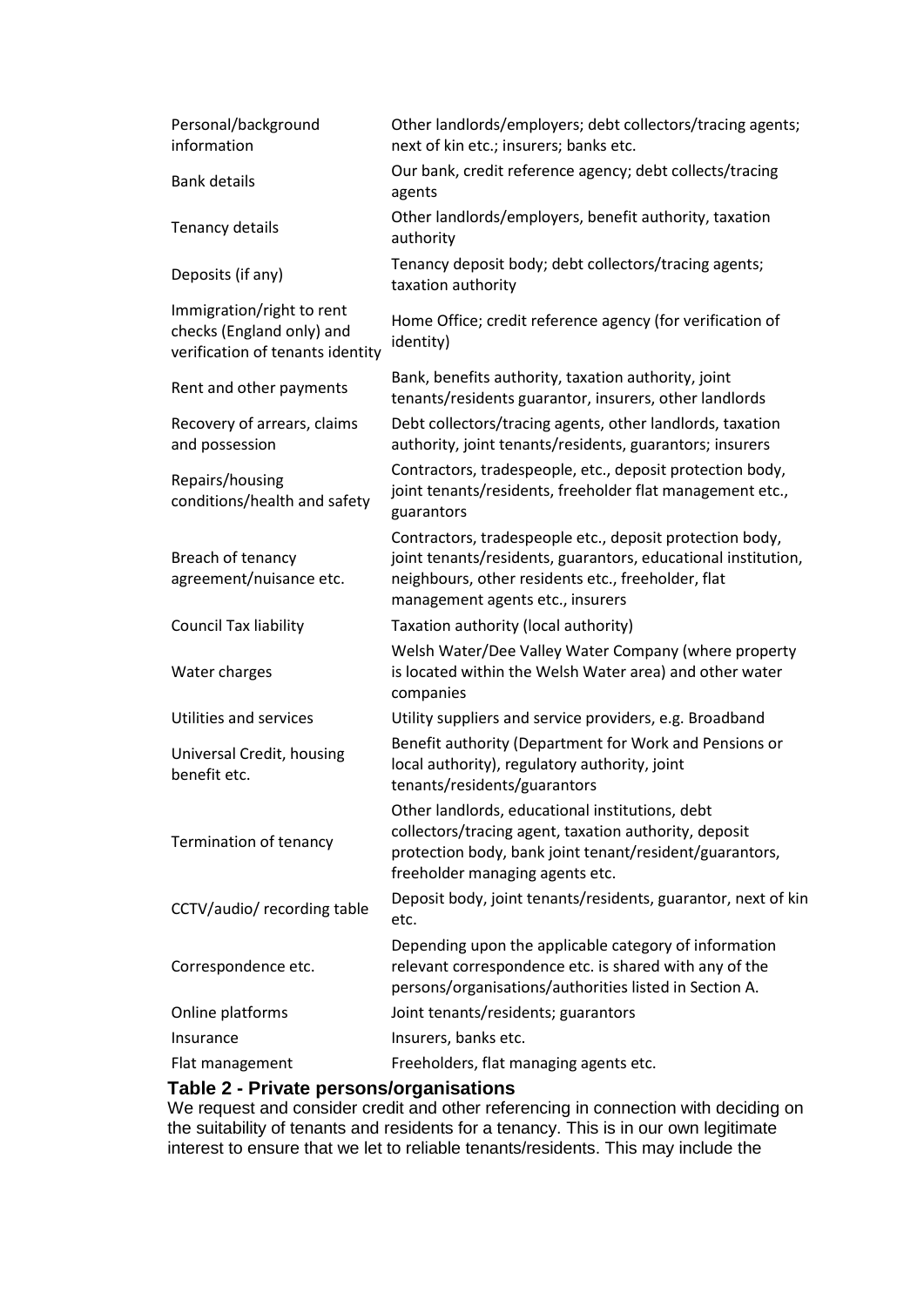| Residential Landlords Association who undertake on behalf of their members with |  |  |
|---------------------------------------------------------------------------------|--|--|
| Call Credit.                                                                    |  |  |

| <b>Categories of persons</b><br>/organisations             | <b>Purpose and legal gateway</b>                                                                                                                                                                                                                                                                                                                                                                                                                                                                                                                                                                                                                                                                                                                                          |
|------------------------------------------------------------|---------------------------------------------------------------------------------------------------------------------------------------------------------------------------------------------------------------------------------------------------------------------------------------------------------------------------------------------------------------------------------------------------------------------------------------------------------------------------------------------------------------------------------------------------------------------------------------------------------------------------------------------------------------------------------------------------------------------------------------------------------------------------|
| Other landlords/employers                                  | To obtain references. This is to ensure suitability for a<br>tenancy in our own legitimate interests. We also<br>provide information to prospective landlords in their<br>legitimate interest to assist them in evaluating<br>suitability for a tenancy/residency. These interests<br>are to ensure that properties are let to reliable<br>tenants/residents. Where the property is subject to<br>selective licensing there is a legal obligation for new<br>landlords to obtain references before they let.                                                                                                                                                                                                                                                              |
| Contractors/tradespeople/service<br>suppliers              | Assisting in carrying out our responsibilities under the<br>tenancy agreement and for the management of the<br>tenancy and the property for contractual<br>performance. In certain cases this is also to comply<br>with our legal obligations in relation to housing<br>conditions and health and safety, e.g. gas, electrical<br>and fire alarm maintenance and inspection. We will<br>also provide your contact details to contractors etc.,<br>to facilitate access to the property for contract<br>performance. On occasion we will arrange for<br>inspections in our legitimate interests. This is so that<br>we can deal with complaints and pursue/defend<br>claims.                                                                                               |
| Utility companies and service<br>providers, e.g. Broadband | Arranging for utilities/services and establishing<br>liability for payment along with administering their<br>supply in our own legitimate interests and those of<br>the provider. This is to ensure utilities/services are<br>provided and that liability is correctly established.<br>Utility companies also have certain statutory<br>obligations to perform, e.g. metering. In the case of<br>utilities or other service providers if we agree to<br>provide any relevant utility or services as part of the<br>tenancy agreement then these arrangements are<br>made for contractual performance. Otherwise, they<br>are in the legitimate interests of the utilities/service<br>providers to ensure that they can effectively carry out<br>their various activities. |
| Credit reference agencies                                  |                                                                                                                                                                                                                                                                                                                                                                                                                                                                                                                                                                                                                                                                                                                                                                           |
| Debt collects/tracing agents                               | To trace you or make a claim in our legitimate<br>interests. These are to enforce our legal rights.                                                                                                                                                                                                                                                                                                                                                                                                                                                                                                                                                                                                                                                                       |
| Joint tenants/residents                                    | Management of the tenancy and the property for<br>contractual performance. Additionally, in our own<br>legitimate interests and those of joint<br>tenants/residents where there are arrears of rent or<br>other payments due or breaches of the terms of the<br>tenancy agreement as they are either jointly liable for<br>performance or non performance could adversely                                                                                                                                                                                                                                                                                                                                                                                                 |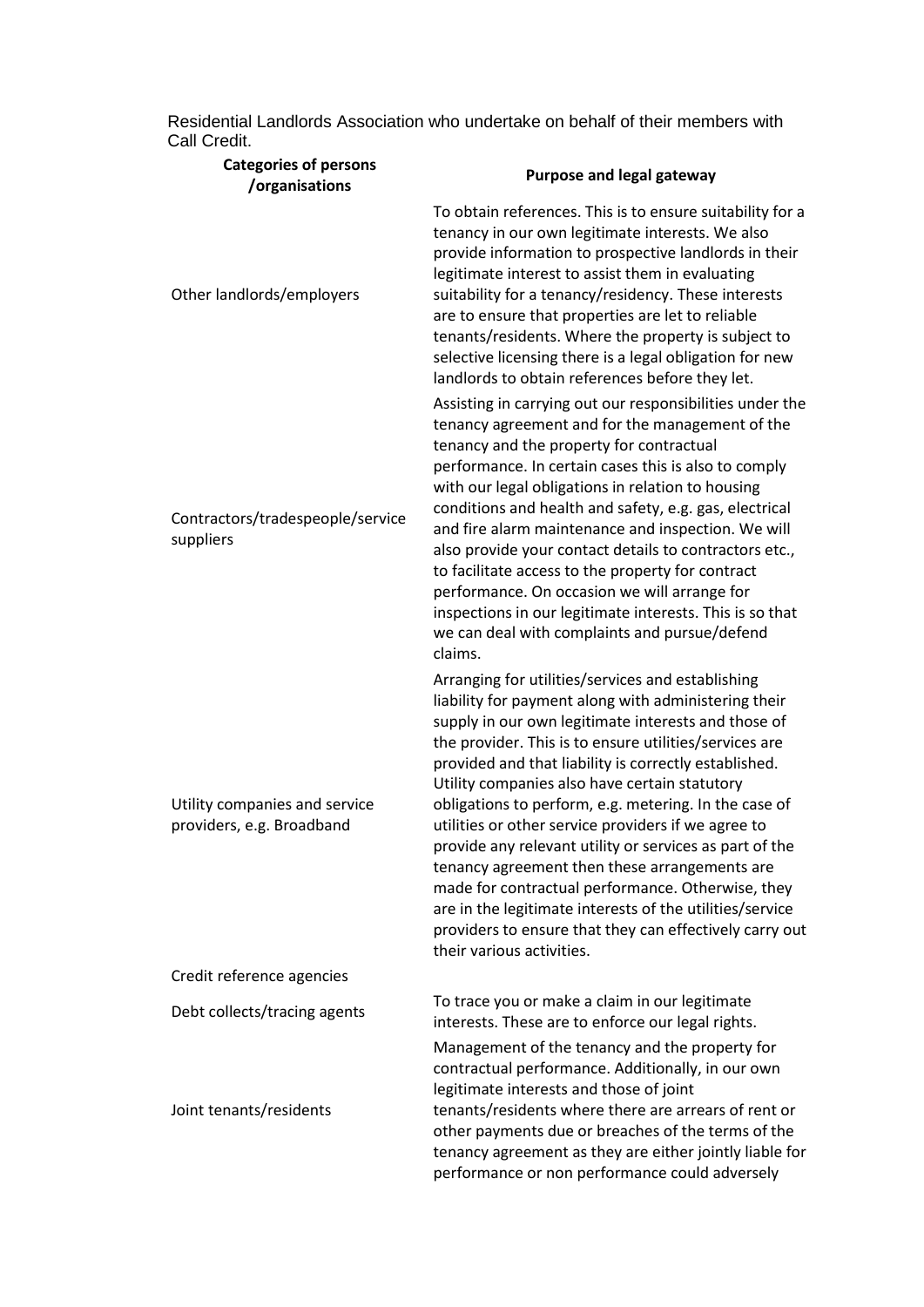|                                            | impact on their continued residence at the property.<br>The legitimate interests are to protect our own<br>property interests and to enforce our rights.                                                                                                                                                                                                                                                                                                                                                                                                                                                                                                                                                                                                                                                                                                                                                                                      |
|--------------------------------------------|-----------------------------------------------------------------------------------------------------------------------------------------------------------------------------------------------------------------------------------------------------------------------------------------------------------------------------------------------------------------------------------------------------------------------------------------------------------------------------------------------------------------------------------------------------------------------------------------------------------------------------------------------------------------------------------------------------------------------------------------------------------------------------------------------------------------------------------------------------------------------------------------------------------------------------------------------|
| Guarantors                                 | Management of the tenancy and the property for<br>contractual performance. We also inform guarantors<br>of claims and liabilities for contractual performance<br>of the guarantee. It is in our own legitimate interests<br>and those of the guarantor to give and receive<br>information relating to non performance of tenancy<br>obligations including non payment of rent and other<br>payments. Our interests are to protect our property<br>interests and to enforce our rights and the guarantors<br>interests are so that the guarantor is aware of<br>possible liability under the guarantee.                                                                                                                                                                                                                                                                                                                                        |
| Next of kin etc.                           | To make contact with them in the event of an<br>emergency to protect your vital interests.                                                                                                                                                                                                                                                                                                                                                                                                                                                                                                                                                                                                                                                                                                                                                                                                                                                    |
| <b>Insurers</b>                            | To arrange public and other liability insurance and<br>rent insurance and to make claims. This is in our<br>legitimate interests and the insurers legitimate<br>interests. These are making sure that appropriate<br>insurance is arranged and the policies are correctly<br>administered. Under the terms of policies we are<br>required contractually to provide information to<br>insurers.                                                                                                                                                                                                                                                                                                                                                                                                                                                                                                                                                |
| <b>Banks and lenders</b>                   | Where we have loans information regarding<br>tenancies has to be provided to arrange and<br>administer loans. This is in our own legitimate<br>interests to finance our business. Contractually they<br>are entitled to your information. In the case of banks<br>information about you can be shared for the<br>purposes of administering rental and other payments<br>for contractual performance. Your information can<br>also be shared for the purposes of preventing and<br>detecting money laundering and fraud. This is in our<br>own legitimate interests and those of the bank in<br>order to detect crime. Contractually we may be<br>required to provide information regarding insurance<br>cover to banks etc. providing us with loans. This is in<br>our legitimate interests to ensure compliance with<br>the loan conditions and in the interests of the bank<br>etc. to see that appropriate insurance cover is in<br>place. |
| Neighbours, other tenants and<br>residents | The management of the tenancy and the property.<br>This includes information relating to complaints<br>including alleged breaches of the tenancy agreement<br>and anti social behaviour, as well as the<br>abandonment of the property. It can include car<br>registration information. This is in our own legitimate<br>interests to protect our property rights and to<br>enforce compliance with the terms of the tenancy. It                                                                                                                                                                                                                                                                                                                                                                                                                                                                                                              |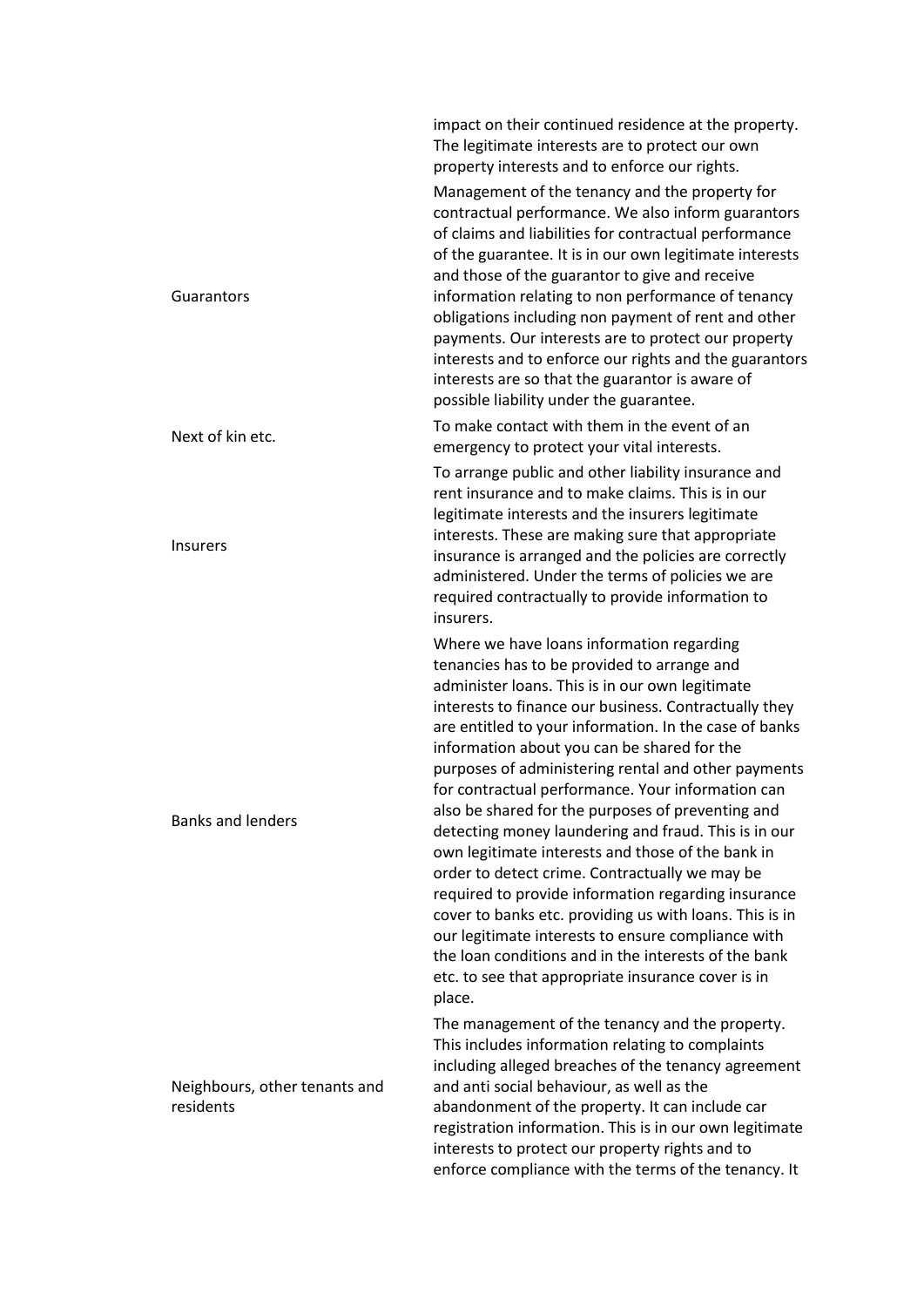|                                                                          | is also in the legitimate interests of neighbours for<br>their enjoyment of their own properties and to<br>protect their property, interests and rights.                                                                                                                                                                                                                                                                                                                                                                                                                                                                                                                                                                                                                                                                                                                                                                                                                                                                  |
|--------------------------------------------------------------------------|---------------------------------------------------------------------------------------------------------------------------------------------------------------------------------------------------------------------------------------------------------------------------------------------------------------------------------------------------------------------------------------------------------------------------------------------------------------------------------------------------------------------------------------------------------------------------------------------------------------------------------------------------------------------------------------------------------------------------------------------------------------------------------------------------------------------------------------------------------------------------------------------------------------------------------------------------------------------------------------------------------------------------|
| Flat freeholders, managing agents<br>etc., where the property is a flat. | The management of the tenancy and the property.<br>Under leases/other contractual arrangements they<br>are entitled to certain information, e.g. who occupies<br>the flat and the terms of such occupation. Further,<br>consents/permissions may be required relating to the<br>tenancy for the carrying out of alterations or works or<br>your information may be relevant to repairs. This is<br>done in our own legitimate interests. These are to<br>ensure we comply with our own contractual<br>obligations. Additionally there may be complaints<br>involving breach of the terms of these leases/other<br>contractual provisions connected with nuisance, non<br>compliance with leases/other arrangements or anti<br>social behaviour. Consequent upon these information<br>may be shared in our own legitimate interests or<br>those of the freeholder managing agent etc.,<br>concerned. This is to ensure compliance with our own<br>contractual legal obligations and/or for the<br>management of the block. |
| Web sites, portals etc.                                                  | Undertaking searches and obtaining publicly available<br>information relevant to your suitability for a<br>tenancy/residency and in connection with the<br>management of the tenancy and the property. This is<br>undertaken in accordance with applicable data<br>protection law and guidance and subject to data<br>protection principles. In connection with your<br>application for a tenancy we may receive information<br>via any online portal involved for contractual<br>performance.                                                                                                                                                                                                                                                                                                                                                                                                                                                                                                                            |

## **Table 3 - Public Authorities**

| <b>Home Office</b>          | Immigration/right to rent checks for the performance of our legal<br>obligations                                                                                                                                                                                                                                                                                                                                                                                                                                                                                                                                                                 |
|-----------------------------|--------------------------------------------------------------------------------------------------------------------------------------------------------------------------------------------------------------------------------------------------------------------------------------------------------------------------------------------------------------------------------------------------------------------------------------------------------------------------------------------------------------------------------------------------------------------------------------------------------------------------------------------------|
| <b>Benefit</b><br>authority | The administration of benefits such as Universal Credit (by the Department<br>for Work and Pensions) and the housing benefit/local housing allowance by<br>the local authority. This includes applications to them for direct payment of<br>benefit to ourselves. It extends to claims by them for overpayment where we<br>receive direct payments. This is for contractual performance and/or in our<br>legitimate interests to ensure that we collect rent and that amounts properly<br>due to us are received.                                                                                                                                |
| Deposit body                | Under housing legislation we are required to protect any deposit which you<br>pay in connection with the tenancy. We may pay this into a custodial scheme<br>which holds the money or alternatively hold it ourselves in which case it is<br>insured. We have to register the deposit with the deposit body concerned.<br>This is to comply with our legal obligations. During the course of the tenancy<br>it may be necessary to give details of any changes to the deposit body to<br>comply with our legal obligations. On the termination of the tenancy for<br>contractual performance we have to arrange for the return of the deposit in |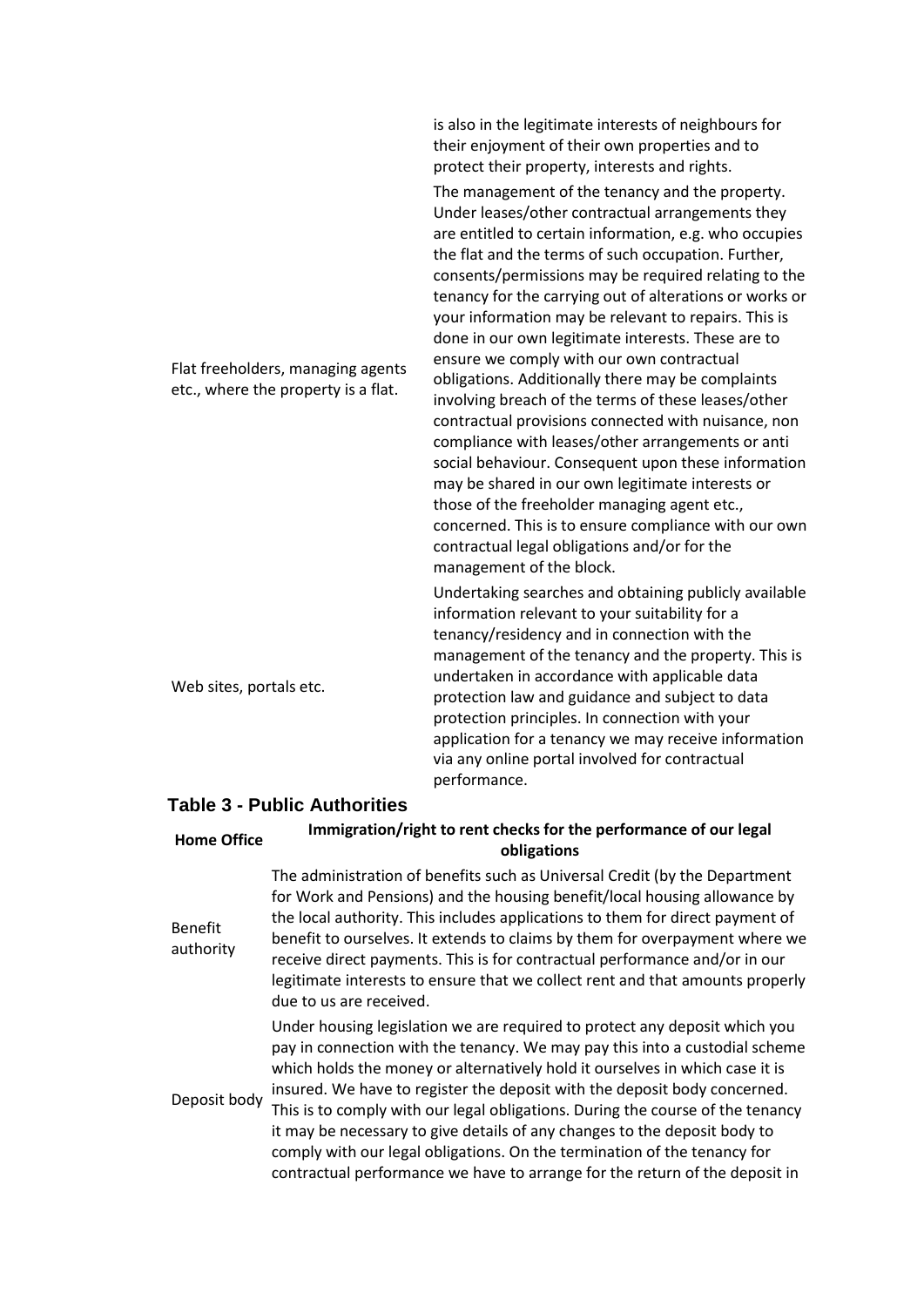whole or in part depending on whether there are any claims on it or not by us. In the event of disputes these can be submitted to adjudication in which case it is necessary for information to be provided to the deposit body concerned (and its adjudicator) in our legitimate interests to pursue or defend claims. This is also contractually required under the rules of the scheme. Educational institutions Information relating to non payment of rent, breach of tenancy terms, nuisance or anti social behaviour may be shared with educational institutions where you are studying. Educational institutions can operate complaints schemes in conjunction with landlords of student properties. This can include information about tenancy terminations. This is in our own legitimate interests to protect our property interests and our rights and in the interests of the educational institution concerned to oversee the conduct of their students. Taxation authorities These are HM Revenue and Customs and (in the case of Council Tax and Council Tax reduction schemes) local authorities, as well as any other public authority having power to levy taxes or charges. We are required by law to make appropriate returns to comply with legislation imposing taxes etc. In the case of Council Tax this is required where statutory notice to that effect is served on us. Otherwise, we share information with the local authority relating to Council Tax in our own legitimate interests to ensure that Council Tax is correctly administered and in the legitimate interests of the local authority to collect information for the same reason.

## **B - Private persons/organisations/public authorities with whom any information is shared**

As necessary, we share all of your information (irrespective of its category) with certain private bodies/organisations/public authorities. This includes transferring your information to them and receiving it from them. These are

The administration of Justice in our legitimate interests. These are to pursue and defend claims.

| Category of<br>person/organisation/public<br>authority | <b>Purposes and legal gateway</b>                                                                                                                                                                                                                                                                                                                                                                                                                                                                                 |
|--------------------------------------------------------|-------------------------------------------------------------------------------------------------------------------------------------------------------------------------------------------------------------------------------------------------------------------------------------------------------------------------------------------------------------------------------------------------------------------------------------------------------------------------------------------------------------------|
| Professional advisers                                  | Assistance and advice regarding the management of the<br>tenancy and the property for contractual performance.<br>Where we handle your information under some other<br>gateway and a professional adviser assists or advises this<br>will for the same purpose and under the same legal<br>gateway. If it is in the legitimate interests of ourselves or<br>someone else then those interests will be the same. These<br>are to ensure that we act appropriately and properly as well<br>as according to the law. |
| Police/law enforcement<br>agencies*                    | Prevention/detection of crime and anti social behaviour in<br>our and their legitimate interests. This is to protect our<br>property and enforce our rights and to enforce the law.                                                                                                                                                                                                                                                                                                                               |
| Regulatory authorities*                                | To carry out their functions in their legitimate interests.<br>These are to enforce legal requirements. On occasion, we<br>may be under a legal obligation to provide your                                                                                                                                                                                                                                                                                                                                        |